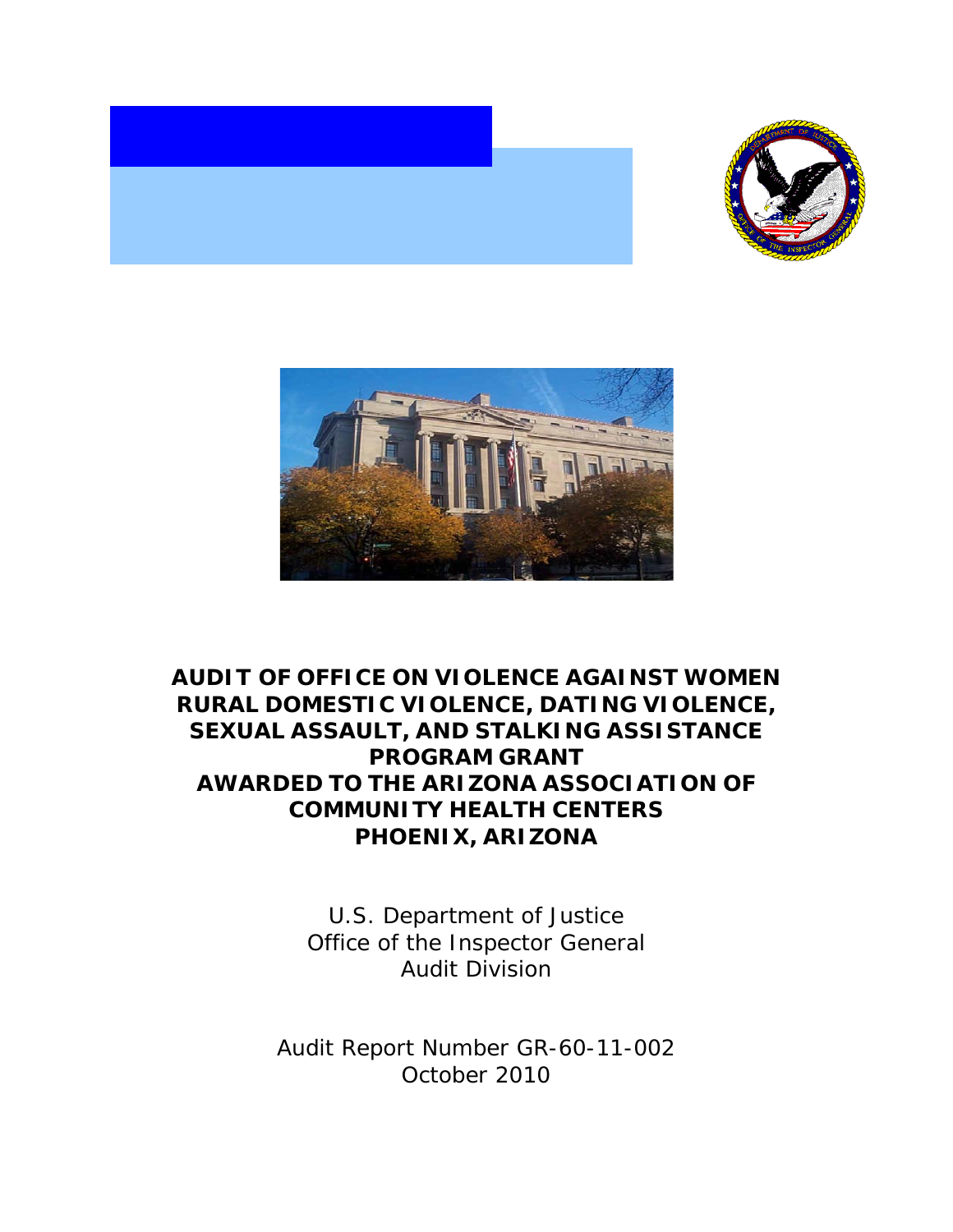# **AUDIT OF OFFICE ON VIOLENCE AGAINST WOMEN RURAL DOMESTIC VIOLENCE, DATING VIOLENCE, SEXUAL ASSAULT, AND STALKING ASSISTANCE PROGRAM GRANT AWARDED TO THE ARIZONA ASSOCIATION OF COMMUNITY HEALTH CENTERS PHOENIX, ARIZONA**

## **EXECUTIVE SUMMARY**

The Office of the Inspector General, Audit Division, has completed an audit of the Rural Domestic Violence, Dating Violence, Sexual Assault, and Stalking Assistance Program (Rural Program) Grant No. 2007-WR-AX-0001 in the amount of \$1,472,700 (including one supplement) awarded by the Office on Violence Against Women (OVW) to the Arizona Association of Community Health Centers (AACHC).

The primary purpose of the Rural Program is to enhance the safety of child, youth, and adult victims of domestic violence, dating violence; sexual assault; and stalking by supporting projects uniquely designed to address and prevent these crimes in rural jurisdictions. Rural Program grant funds are used to support programs that: (1) identify, assess, and appropriately respond to child, youth, and adult victims of domestic violence, dating violence, sexual assault, and stalking in rural communities by encouraging collaboration among domestic violence, dating violence, sexual assault, and stalking victim service providers; law enforcement agencies; prosecutors; courts; other criminal justice service providers; human and community service providers; educational institutions; and health care providers; (2) establish and expand nonprofit, nongovernmental, state, tribal, territorial, and local government victim services in rural communities to child, youth, and adult victims; and (3) increase the safety and well-being of women and children in rural communities by dealing directly and immediately with domestic violence, dating violence, sexual assault, and stalking occurring in rural communities; and creating and implementing strategies to increase awareness and prevent domestic violence, dating violence, sexual assault, and stalking.

The OVW, a component of the U.S. Department of Justice, provides national leadership in developing the nation's capacity to reduce violence against women through the implementation of the Violence Against Women Act (VAWA). Created in 1995, the OVW administers financial and technical assistance to communities across the country that are developing programs, policies, and practices aimed at ending domestic violence, dating violence,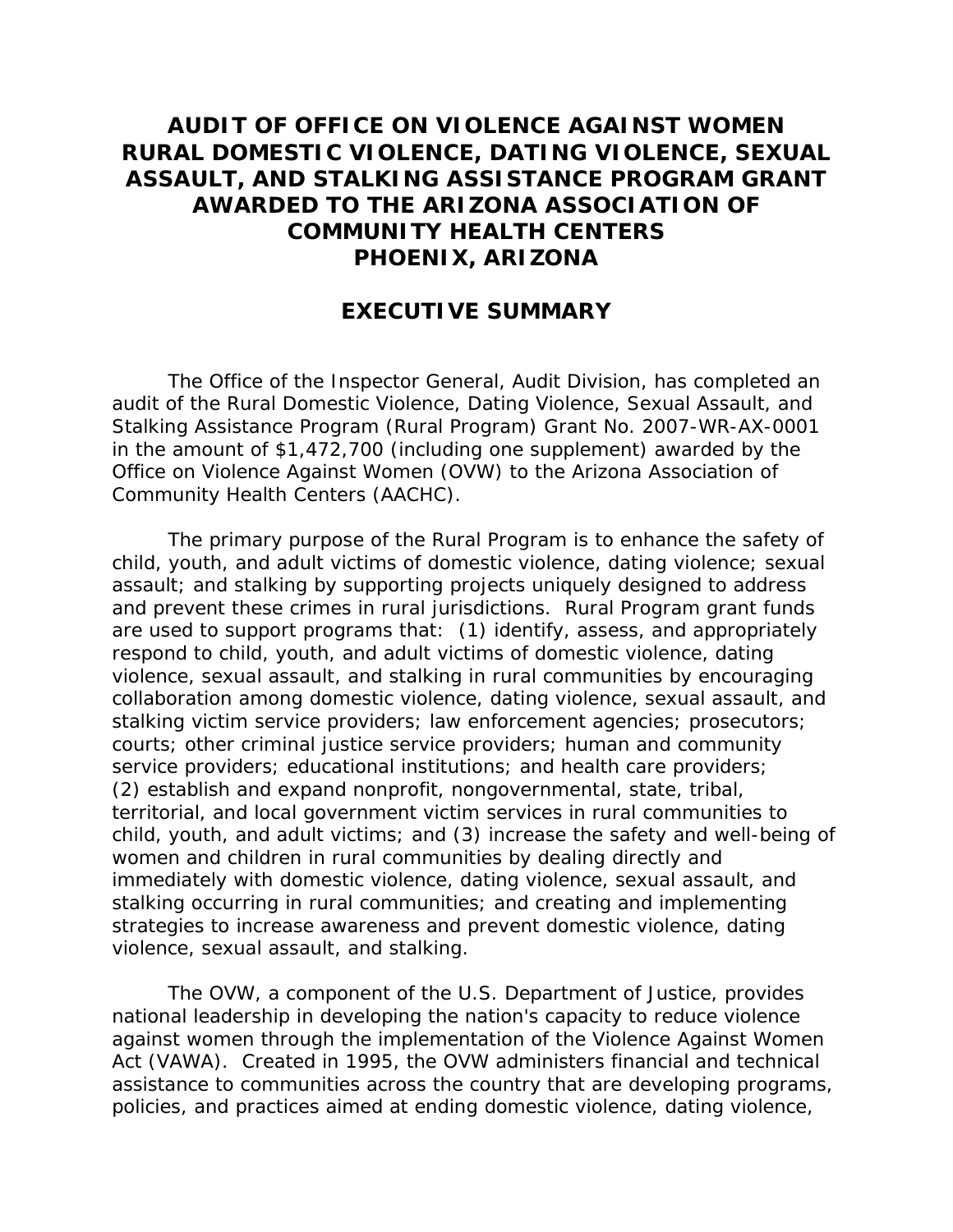sexual assault, and stalking. Currently, the OVW administers two formula grant programs and 17 discretionary grant programs, which were established under the VAWA and subsequent legislation. Since its inception, the OVW has awarded nearly \$4 billion in grants and cooperative agreements, and has launched a multifaceted approach to implementing the VAWA. By forging state, local, and tribal partnerships among police, prosecutors, victim advocates, health care providers, faith leaders, and others, the OVW grant programs help provide victims with the protection and services they need to pursue safe and healthy lives, while simultaneously enabling communities to hold offenders accountable for their violence.

In addition to overseeing 19 federal grant programs, the OVW often undertakes a number of special initiatives in response to areas of special need, dedicating resources to develop enhancements in areas requiring particular attention or in communities facing particularly acute challenges. The OVW special initiatives include, but are not limited to, the Judicial Oversight Demonstration Initiative, the President's Family Justice Center Initiative, the Safety for Indian Women from Sexual Assault Offenders Demonstration Initiative, and the National Protocol for Sexual Assault Forensic Exams. These special initiatives allow the OVW to explore different innovations in the violence against women field and share knowledge that can be replicated nationwide.

The AACHC is the Primary Care Association (PCA) for the State of Arizona. All states have one designated PCA in order to advance both the expansion of Federally Qualified Health Centers (FQHC) and advocate for the health care interests of the medically underserved and uninsured. As a result, the AACHC has many programs to assist member community health centers and the disadvantaged populations they serve. According to the AACHC, the AACHC assists health centers in accelerating eligibility determination by providing training and technical assistance regarding the Health-e Arizona web-based eligibility portal. Also, the community development program assists rural communities and the AACHC's existing membership in creating or expanding medical services to underserved areas in order to create more access to health care.

The purpose of this audit was to determine whether reimbursements claimed for costs under the grant were allowable, supported, and in accordance with applicable laws, regulations, guidelines, and terms and conditions of the grant, and to determine program performance and accomplishments. The objective of our audit was to review performance in the following areas: (1) internal control environment; (2) drawdowns; (3) grant expenditures, including personnel and indirect costs; (4) budget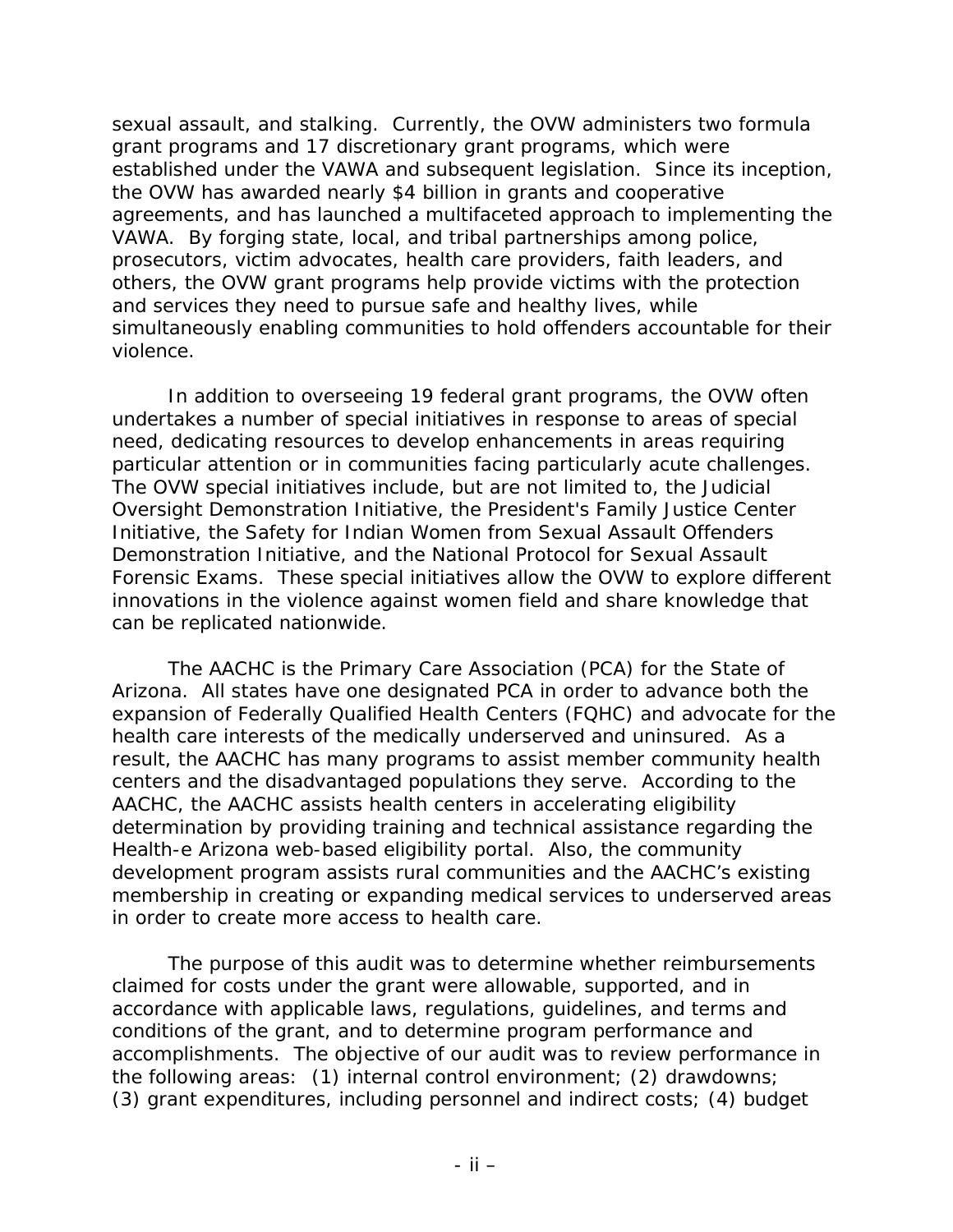management and control; (5) matching; (6) property management; (7) program income; (8) financial and progress reports; (9) grant requirements; (10) program performance and accomplishments; and (11) monitoring of subrecipients and contractors. We determined that matching costs, indirect costs, program income, and monitoring of contractors were not applicable to this grant.

As shown in the exhibit below, the AACHC was awarded a total of \$1,472,700 to implement the grant program.

### **EXHIBIT 1. RURAL PROGRAM GRANT TO THE ARIZONA ASSOCIATION OF COMMUNITY HEALTH CENTERS**

| <b>GRANT AWARD</b> | <b>AWARD DATE</b> | <b>AWARD</b><br><b>END DATE</b> | <b>AWARD AMOUNT</b> |  |
|--------------------|-------------------|---------------------------------|---------------------|--|
| 2007-WR-AX-0001    | 09/13/2007        | 09/30/2009                      | 897,700<br>S        |  |
| Supplement 1       | 09/25/2009        | 09/30/2011                      | 575,000             |  |
|                    |                   | Total:                          | \$1,472,700         |  |

Source: OJP Grants Management System (GMS)

We examined the AACHC's accounting records, financial and progress reports, and operating policies and procedures, and found:

- Individual instances where drawdowns exceeded grant expenditures for that drawdown period. However, cumulatively, grant expenditures exceeded drawdowns.
- During transaction testing, with the exception of one transaction totaling \$24,336, we found that the transactions reviewed were generally properly authorized, classified, supported, and charged to the grant.
- Payroll and fringe costs that were not supported by time recorded on timesheets, resulting in unsupported costs of \$1,221.
- Financial Status Reports and Federal Financial Reports were not accurate when compared to accounting records. Also, AACHC has implemented a policy stating that all invoices must be received no later than the 15th of the following month. However, this policy was implemented in March 2010.
- The AACHC needs to improve procedures used to verify the information compiled from subrecipients for Progress Reports in order to ensure accurate Progress Reports.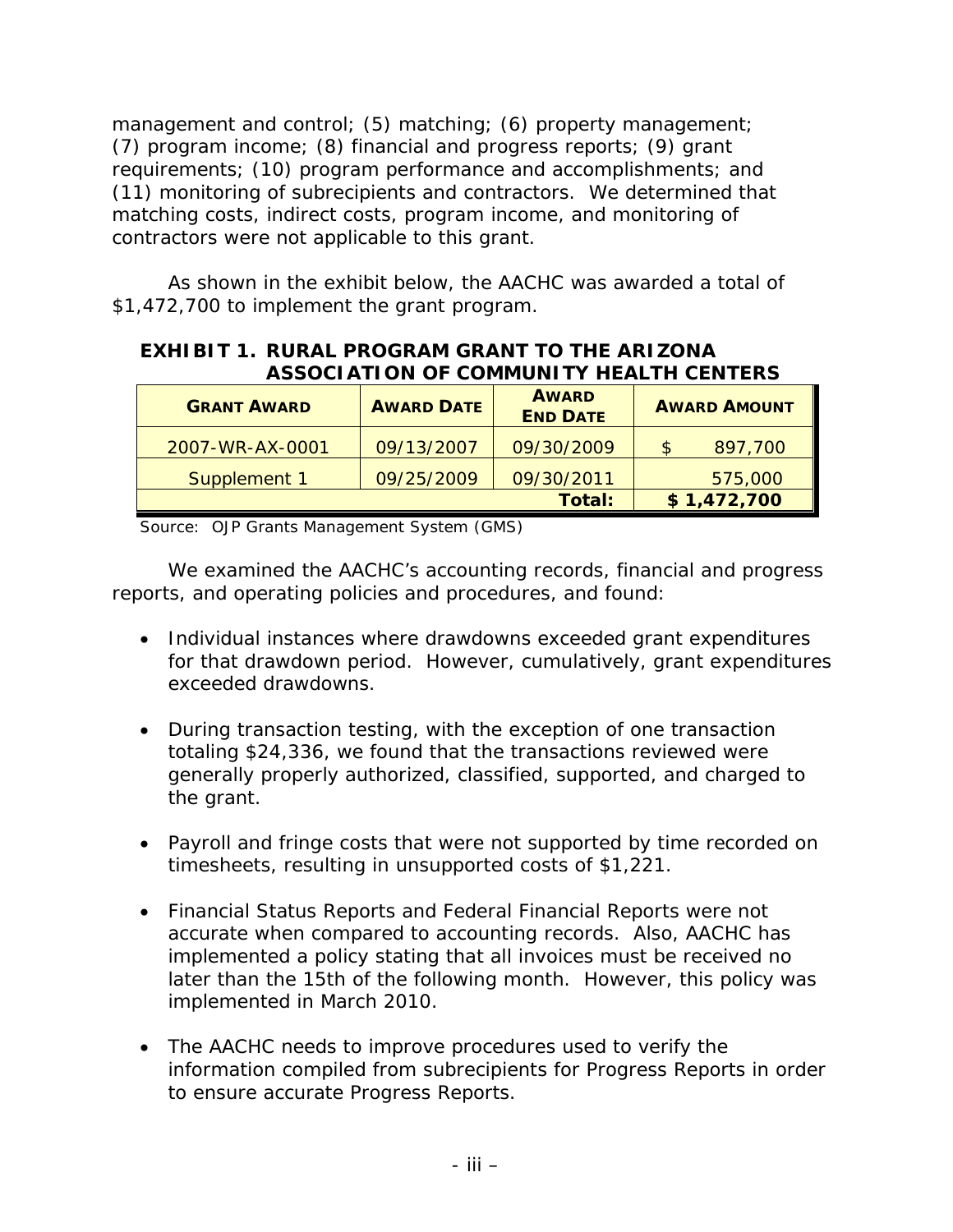• The AACHC needs to improve monitoring of subrecipients in order to ensure that subrecipient audit reports are received and communicated with the AACHC and that subrecipients' financial operations, records, systems, and procedures are properly monitored.

These items are discussed in detail in the Findings and Recommendations section of the report. Our audit objectives, scope, and methodology are discussed in Appendix I.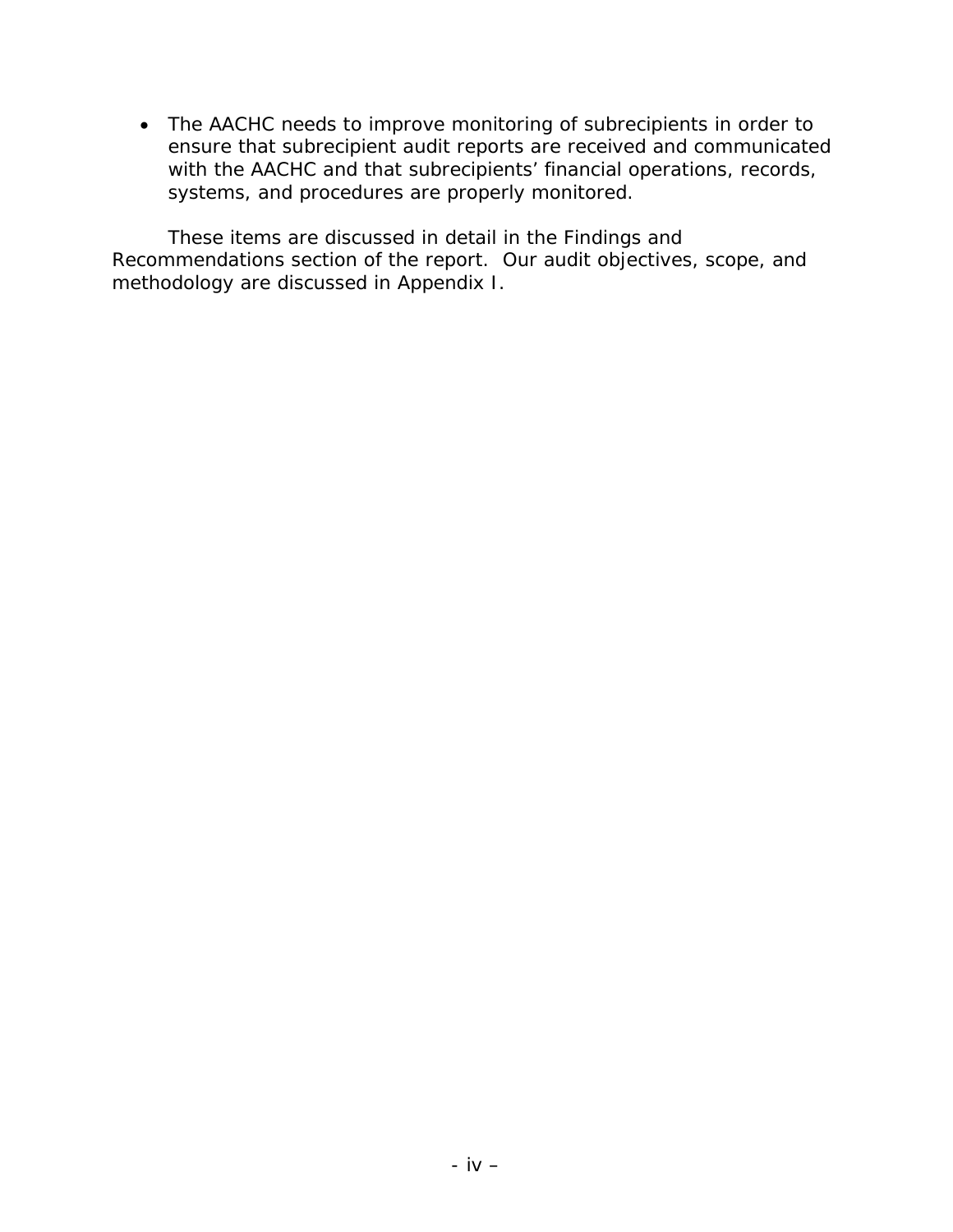# **TABLE OF CONTENTS**

| Categorical Assistance Progress Reports  14                                                                                                                                                                                                                              |
|--------------------------------------------------------------------------------------------------------------------------------------------------------------------------------------------------------------------------------------------------------------------------|
| Program Performance and Accomplishments 17                                                                                                                                                                                                                               |
|                                                                                                                                                                                                                                                                          |
|                                                                                                                                                                                                                                                                          |
| <b>OBJECTIVES, SCOPE, AND METHODOLOGY  21</b><br><b>APPENDIX I -</b><br>APPENDIX II - SCHEDULE OF DOLLAR-RELATED FINDINGS  23<br>APPENDIX III - DETAILED QUESTIONED COSTS  24<br>APPENDIX IV - ARIZONA ASSOCIATION OF COMMUNITY<br><b>HEALTH CENTERS RESPONSE TO THE</b> |
| .25<br><b>DRAFT REPORT </b><br>APPENDIX V - OFFICE OF THE INSPECTOR GENERAL<br><b>COMMENTS ON ARIZONA ASSOCIATION OF</b><br><b>COMMUNITY HEALTH CENTERS RESPONSE</b>                                                                                                     |
| APPENDIX VI - OFFICE ON VIOLENCE AGAINST WOMEN<br><b>RESPONSE TO THE DRAFT REPORT  33</b>                                                                                                                                                                                |
| APPENDIX VII - ANALYSIS AND SUMMARY OF ACTIONS<br>NECESSARY TO CLOSE THE REPORT 36                                                                                                                                                                                       |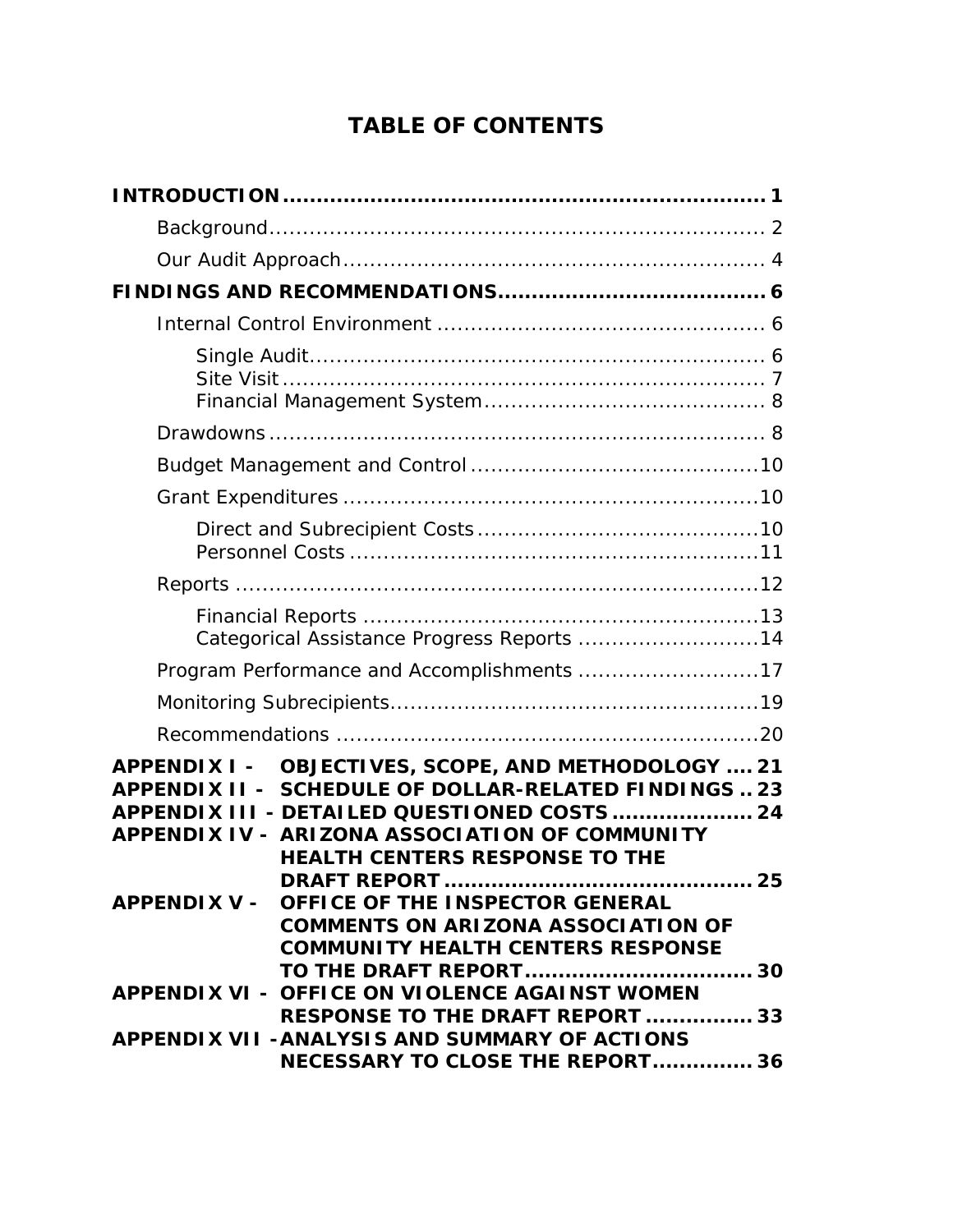# **AUDIT OF OFFICE ON VIOLENCE AGAINST WOMEN RURAL DOMESTIC VIOLENCE, DATING VIOLENCE, SEXUAL ASSAULT, AND STALKING ASSISTANCE PROGRAM GRANT AWARDED TO THE ARIZONA ASSOCIATION OF COMMUNITY HEALTH CENTERS PHOENIX, ARIZONA**

## **INTRODUCTION**

The Office of the Inspector General, Audit Division, has completed an audit of the Rural Domestic Violence, Dating Violence, Sexual Assault, and Stalking Assistance Program (Rural Program) Grant No. 2007-WR-AX-0001 in the amount of \$1,472,700 (including one supplement) awarded by the Office on Violence Against Women (OVW) to the Arizona Association of Community Health Centers (AACHC).

The primary purpose of the Rural Program is to enhance the safety of child, youth, and adult victims of domestic violence, dating violence, sexual assault, and stalking by supporting projects uniquely designed to address and prevent these crimes in rural jurisdictions. Rural Program grant funds are used to support programs that: (1) identify, assess, and appropriately respond to child, youth, and adult victims of domestic violence, dating violence, sexual assault, and stalking in rural communities by encouraging collaboration among domestic violence, dating violence, sexual assault, and stalking victim service providers; law enforcement agencies; prosecutors; courts; other criminal justice service providers; human and community service providers; educational institutions; and health care providers; (2) establish and expand nonprofit, nongovernmental, state, tribal, territorial, and local government victim services in rural communities to child, youth, and adult victims; and (3) increase the safety and well-being of women and children in rural communities by dealing directly and immediately with domestic violence, dating violence, sexual assault, and stalking occurring in rural communities; and creating and implementing strategies to increase awareness and prevent domestic violence, dating violence, sexual assault, and stalking.

The purpose of this audit was to determine whether reimbursements claimed for costs under the grant were allowable, supported, and in accordance with applicable laws, regulations, guidelines, and terms and conditions of the grant, and to determine program performance and accomplishments. The objective of our audit was to review performance in the following areas: (1) internal control environment; (2) drawdowns;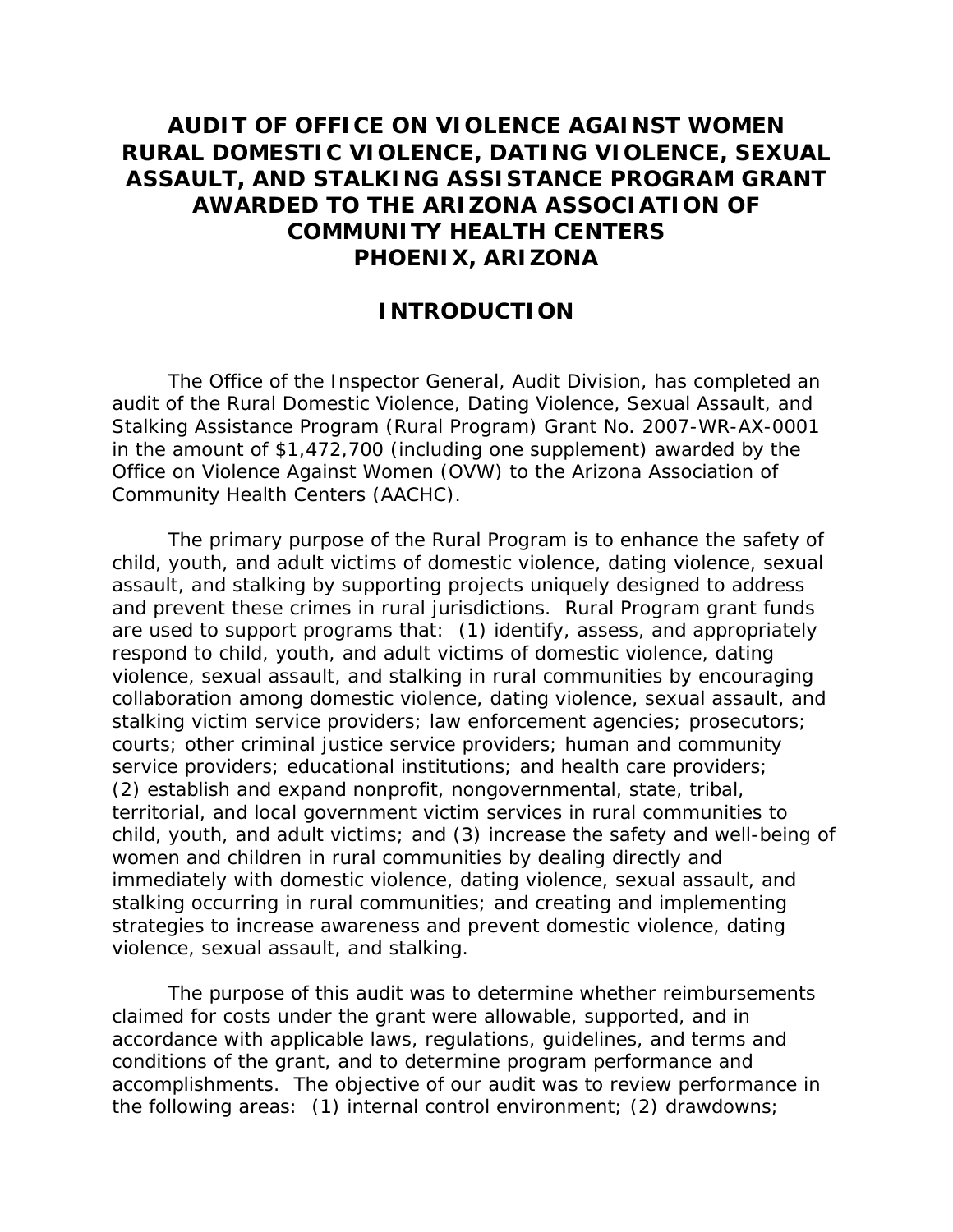(3) grant expenditures, including personnel and indirect costs; (4) budget management and control; (5) matching; (6) property management; (7) program income; (8) financial and progress reports; (9) grant requirements; (10) program performance and accomplishments; and (11) monitoring of subrecipients and contractors. We determined that matching costs, indirect costs, program income, and monitoring of contractors were not applicable to this grant. As shown in Exhibit 1, the AACHC was awarded a total of \$1,472,700 to implement the grant program.

| EXHIBIT 1. RURAL PROGRAM GRANT TO THE ARIZONA  |
|------------------------------------------------|
| <b>ASSOCIATION OF COMMUNITY HEALTH CENTERS</b> |

| <b>GRANT AWARD</b> | <b>AWARD DATE</b> | <b>AWARD</b><br><b>END DATE</b> | <b>AWARD AMOUNT</b> |
|--------------------|-------------------|---------------------------------|---------------------|
| 2007-WR-AX-0001    | 09/13/2007        | 09/30/2009                      | 897,700<br>S        |
| Supplement 1       | 09/25/2009        | 09/30/2011                      | 575,000             |
|                    |                   | Total:                          | \$1,472,700         |

Source: OJP Grants Management System (GMS)

## **Background**

The OVW, a component of the U.S. Department of Justice, provides national leadership in developing the nation's capacity to reduce violence against women through the implementation of the Violence Against Women Act (VAWA). Created in 1995, the OVW administers financial and technical assistance to communities across the country that are developing programs, policies, and practices aimed at ending domestic violence, dating violence, sexual assault, and stalking. Currently, the OVW administers two formula grant programs and 17 discretionary grant programs, which were established under the VAWA and subsequent legislation. Since its inception, the OVW has awarded nearly \$4 billion in grants and cooperative agreements, and has launched a multifaceted approach to implementing the VAWA. By forging state, local, and tribal partnerships among police, prosecutors, victim advocates, health care providers, faith leaders, and others, the OVW grant programs help provide victims with the protection and services they need to pursue safe and healthy lives, while simultaneously enabling communities to hold offenders accountable for their violence.

In addition to overseeing 19 federal grant programs, the OVW often undertakes a number of special initiatives in response to areas of special need, dedicating resources to develop enhancements in areas requiring particular attention or in communities facing particularly acute challenges. The OVW special initiatives include, but are not limited to, the Judicial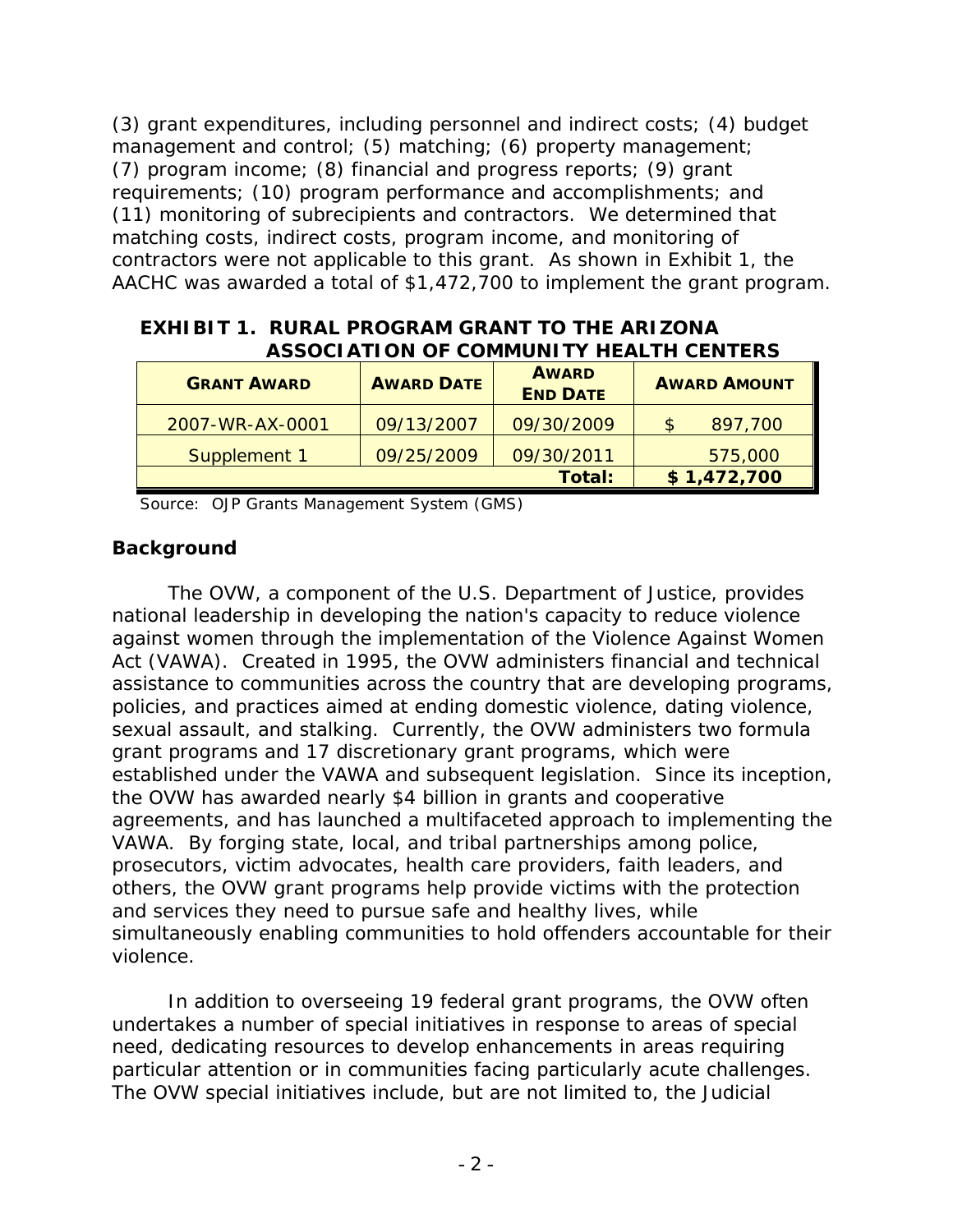Oversight Demonstration Initiative, the President's Family Justice Center Initiative, the Safety for Indian Women from Sexual Assault Offenders Demonstration Initiative, and the National Protocol for Sexual Assault Forensic Exams. These special initiatives allow the OVW to explore different innovations in the violence against women field and share knowledge that can be replicated nationwide.

The AACHC is the Primary Care Association (PCA) for the State of Arizona. All states have one designated PCA in order to advance both the expansion of Federally Qualified Health Centers (FQHC) and advocate for the health care interests of the medically underserved and uninsured.

As a result, the AACHC has many programs to assist member community health centers and the disadvantaged populations they serve. According to the AACHC, the AACHC assists health centers in accelerating eligibility determination by providing training and technical assistance regarding the Health-e Arizona web-based eligibility portal. Also, the community development program assists rural communities and the AACHC's existing membership in creating or expanding medical services to underserved areas in order to create more access to health care.

Through Grant No. 2007-WR-AX-0001, the AACHC, in partnership with the Arizona Coalition Against Domestic Violence (AZCADV), five of Arizona's FQHC sites now employ full-time domestic violence medical advocates (advocates) responsible for coordinating an institutionalized, culturally and linguistically sensitive, clinic-wide response to domestic violence, including appropriate screening, community education, and provision of advocacy services to meet patient needs, as well as participation in or development of a coordinated community response to domestic violence. Advocates also provide crisis counseling, ongoing counseling, and assistance with specific legal and medical needs. The five FQHC sites that employ an advocate for the Rural Program are:

- Desert Senita Community Health Center,
- North Country HealthCare (Holbrook Site),
- North Country HealthCare (St. Johns Site),
- Mariposa Community Health Center, and
- Chiricahua Community Health Center.

According to the AACHC, the medical advocates work closely with law enforcement to ensure that victims' legal rights are not compromised regardless of economic or immigration status. The Rural Program is working to ensure that the advocates receive training on the VAWA and the protections it provides for battered immigrant women. Each medical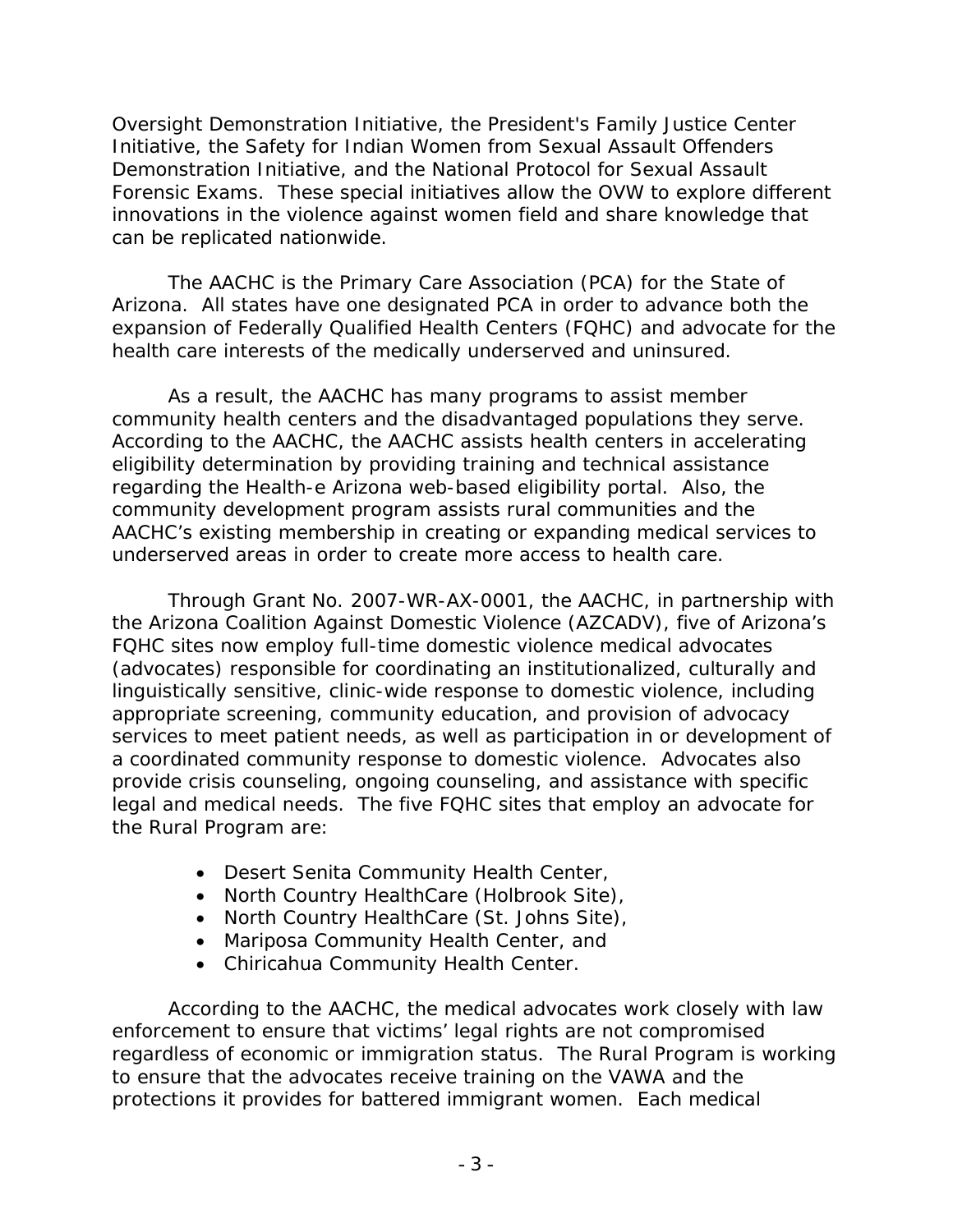advocate is responsible for implementing a comprehensive, multidisciplinary education program for medical providers, law enforcement, social service providers, and community residents. The medical advocates work closely with local health workers, where available, on community outreach to educate on the dynamics of domestic violence and the resources and protections available for victims.

### **Our Audit Approach**

We tested compliance with what we consider to be the most important conditions of the grant. Unless otherwise stated in our report, the criteria we audit against are contained in the *Office of Justice Programs Financial Guide* and the award documents.

In conducting our audit, we performed sample testing in four areas, which were drawdowns, grant expenditures, and payroll. In addition, we reviewed the timeliness and accuracy of financial reports and progress reports, evaluated performance to grant objectives, evaluated the grantee's monitoring of subrecipients, and reviewed the internal controls of the financial management system.

We examined the AACHC's accounting records, financial and progress reports, and operating policies and procedures, and found:

- Individual instances where drawdowns exceeded grant expenditures for that drawdown period. However, cumulatively, grant expenditures exceeded drawdowns.
- During transaction testing, with the exception of one transaction totaling \$24,336, we found that the transactions reviewed were generally properly authorized, classified, supported, and charged to the grant.
- Payroll and fringe costs that were not supported by time recorded on timesheets, resulting in unsupported costs of \$1,221.
- Financial Status Reports and Federal Financial Reports were not accurate when compared to accounting records. AACHC has implemented a policy stating that all invoices must be received no later than the 15th of the following month. However, this policy was not implemented until March 2010.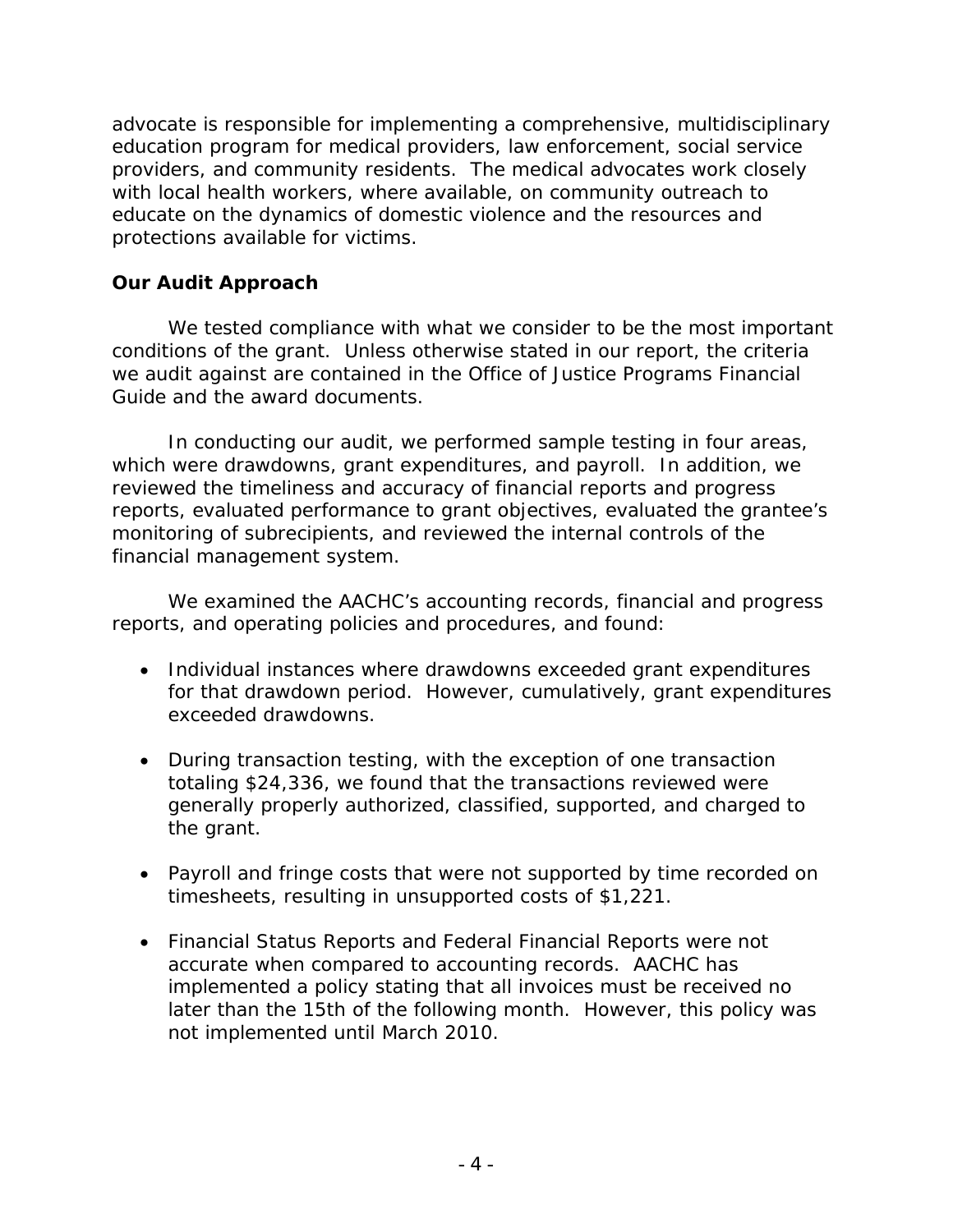- The AACHC needs to improve procedures used to verify the information compiled from subrecipients for Progress Reports in order to ensure accurate Progress Reports.
- The AACHC needs to improve monitoring of subrecipients in order to ensure that subrecipient audit reports are received and communicated with the AACHC and that subrecipients' financial operations, records, systems, and procedures are properly monitored.

These items are discussed in detail in the Findings and Recommendations section of the report. Our audit objectives, scope, and methodology are discussed in Appendix I.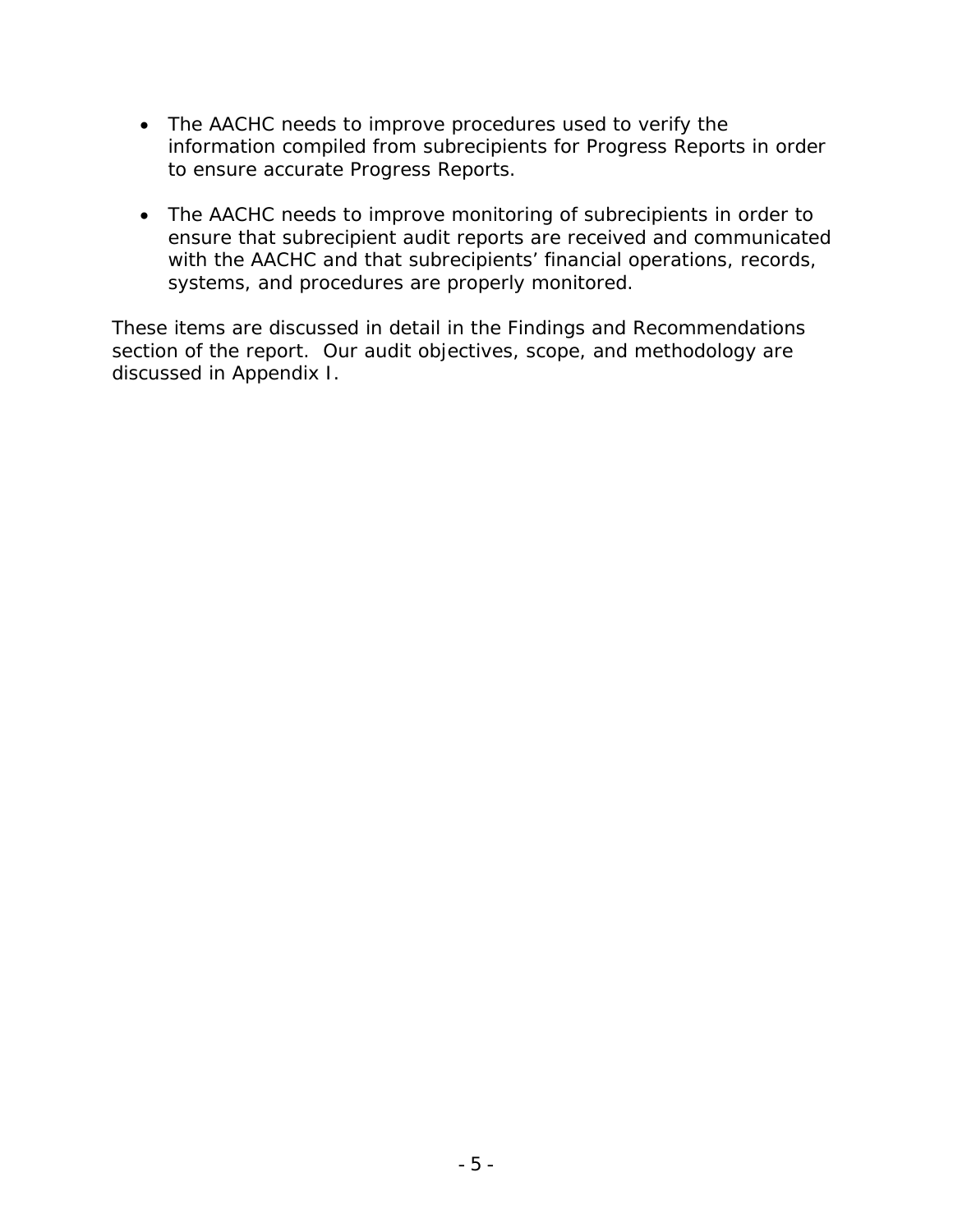# **FINDINGS AND RECOMMENDATIONS**

We found that the transactions reviewed were generally properly authorized, classified, supported, and charged to the grant. However, we identified individual instances where drawdowns exceeded grant expenditures for that drawdown period. During testing of payroll costs, we identified unsupported costs totaling \$1,221. We determined that Financial Status Reports (FSR), Federal Financial Reports (FFR), and Progress Reports were generally submitted on a timely basis. However, these financial reports were not always accurate and the procedures used to verify the information contained in Progress Reports need to be improved in order to ensure accurate reports. We determined that the AACHC needs to improve monitoring of subrecipients in order to ensure that subrecipient audit reports are received and communicated with the AACHC and that subrecipients' financial operations, records, systems, and procedures are properly monitored. Overall, we did not identify any indications that AACHC is not on track to accomplish the goals and objectives of the grant

### **Internal Control Environment**

We reviewed the AACHC's financial management system, policies and procedures, Single Audit Reports, and Site Visit Reports to assess the AACHC's risk of non-compliance to laws, regulations, guidelines, and terms and conditions of the grant. We also interviewed AACHC officials regarding payroll, purchasing, and accounts payable to further assess risk.

### *Single Audit*

According to OMB Circular A-133, non-federal entities that expend \$300,000 (\$500,000 for fiscal years ending after December 31, 2003) or more in a year in federal awards shall have a single or program-specific audit conducted for that year. As shown in the Schedule of Expenditures in Federal Reports section of each Single Audit Report, the AACHC expended \$1,197,498 in federal funds in Fiscal Year (FY) ending March 31, 2008, (\$185,216 in Rural Program funds) and \$1,477,913 in federal funds (\$392,049 Rural Program funds) in FY ending March 31, 2009. Therefore, we determined that the AACHC was required under OMB Circular A-133 to have a Single Audit performed.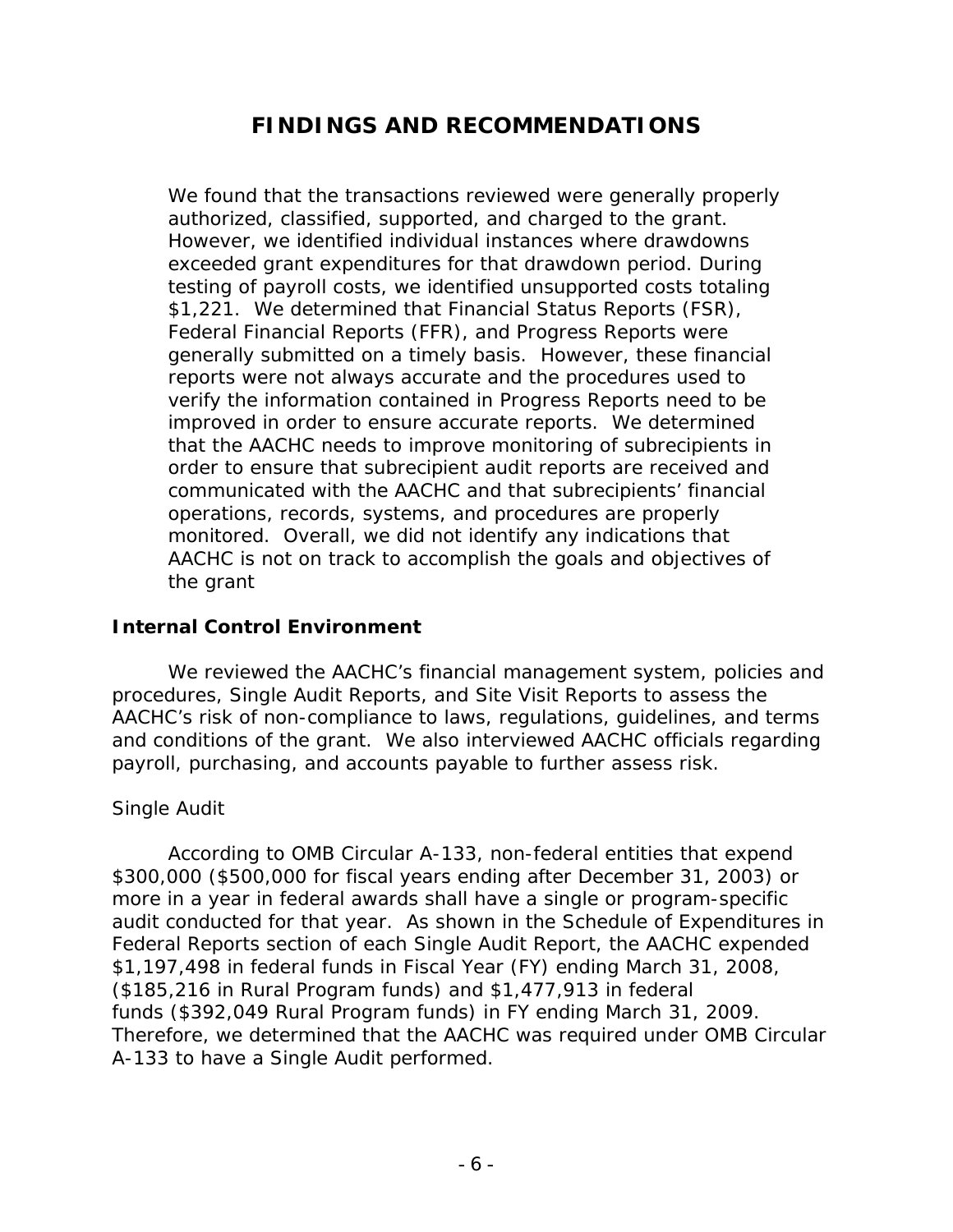The Single Audit Report for FY ending March 31, 2008, had one finding relating to its financial statements; in particular, several revenue accounts were misclassified and grant receivables were not recorded when earned as required by generally accepted accounting principles. This finding did not relate to grants from the Department of Justice (DOJ). For the Single Audit Report for FY ending March 31, 2009, one finding related to its financial statements: the beginning net assets did not match the prior year's end balance (this was due to a change in accounting software). We found that the AACHC's response to the audit report findings were included in the Single Audit Reports for FY ending March 31, 2008, and March 31, 2009. We also determined that there were no findings or recommendations that related to DOJ grant funds or crosscutting issues to all federal awards awarded to the AACHC.

#### *Site Visit*

We determined that as of the date of our fieldwork, one site visit was conducted by the Office of Justice Programs (OJP), Office of the Chief Financial Officer (OCFO) on February 18, 2010. After reviewing the results from the site visit report, one recommendation was made which concerned Grant No. 2007-WR-AX-0001:

An analysis of the financial activity for the grant reviewed disclosed that the cumulative expenditures reported by the Arizona Association of Community Health Centers (Association) on the most recent Federal Financial Report (FFR) did not reconcile to their accounting system. The Association reported total Federal expenditures of \$754,330 as of December 31, 2009 on the FFR. However, the Association's accounting records indicate expenditures of \$825,795.

The Association should review their accounting records and supporting documentation to determine the actual allowable cumulative expenditures for this grant. Based on the results of this review, the next FFR submitted for this grant should be adjusted to reflect the cumulative costs incurred.

We obtained a copy of AACHC's response regarding the recommendation made in the site visit report and determined that the response adequately addressed the recommendation.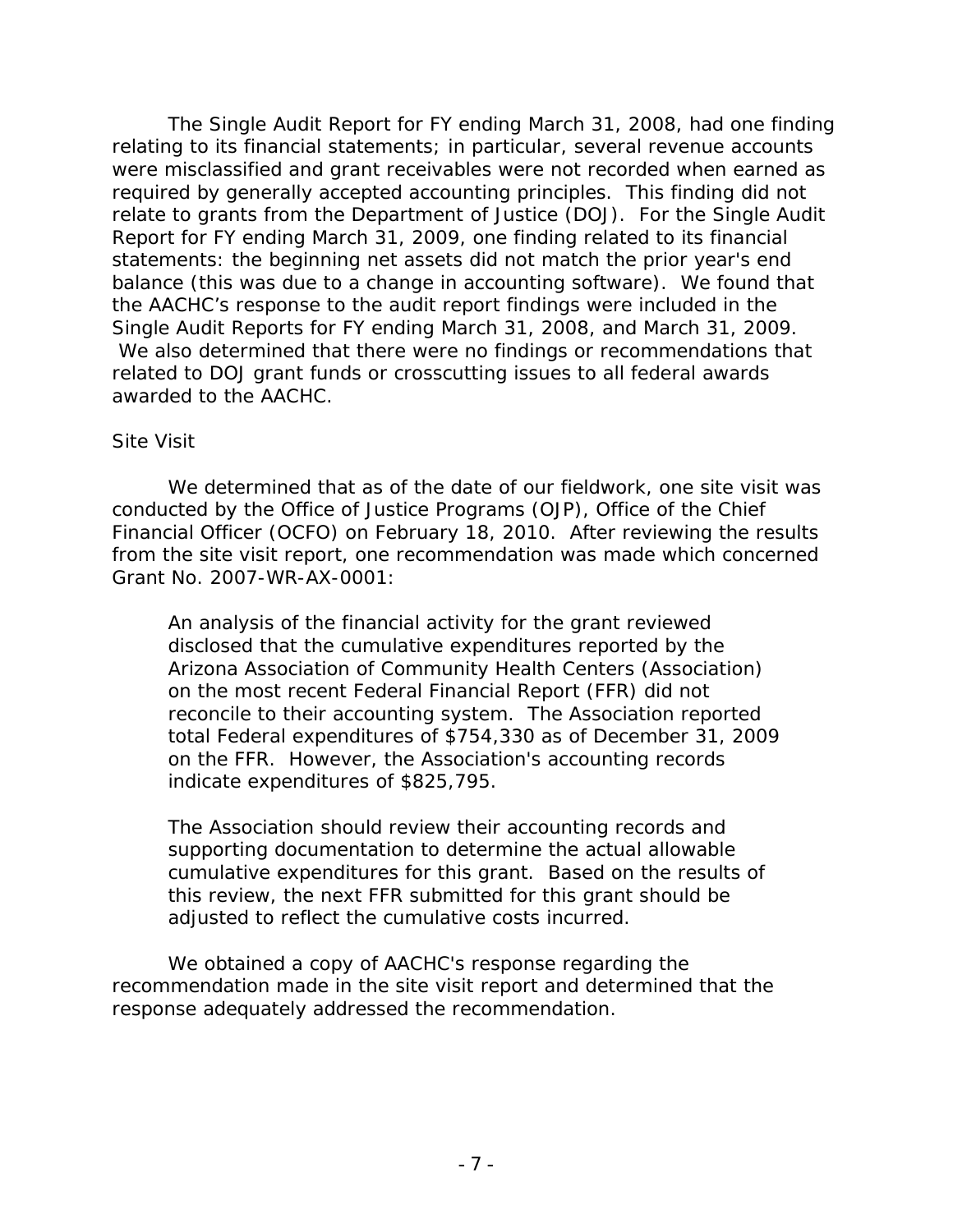#### *Financial Management System*

In addition to reviewing previous single audits and site visit reports, we also reviewed the AACHC's financial management system to assess risk. AACHC officials included the procedures that provided for segregation of duties, transaction traceability, and system security. Based on our review of the AACHC's policies and procedures and interviews with AACHC personnel, we did not identify any internal control issues that would affect compliance with applicable requirements of the Rural Program.

#### **Drawdowns**

AACHC officials stated that drawdowns were based on reimbursements of actual expenditures in the accounting records. An AACHC official explained that grant funds are electronically deposited into the AACHC's main bank account and that no separate account has been made to house funds for the grant. We also obtained the bank statements from months containing the last four drawdowns made for Grant No. 2007-WR-AX-0001 and determined that drawdowns are deposited via electronic funds transfer to the AACHC's main bank account maintained by an AACHC official.

According to the *OJP Financial Guide*, grant recipient organizations should request funds based upon immediate disbursement/reimbursement requirements. Recipients should time their drawdown requests to ensure that Federal cash on hand is the minimum needed for reimbursements to be made immediately or within 10 days. As shown in Exhibit 2, we also reviewed the accounting records and compared expenditures to the actual drawdowns and found five instances where the amount drawn down was significantly larger than the grant expenditures for that period.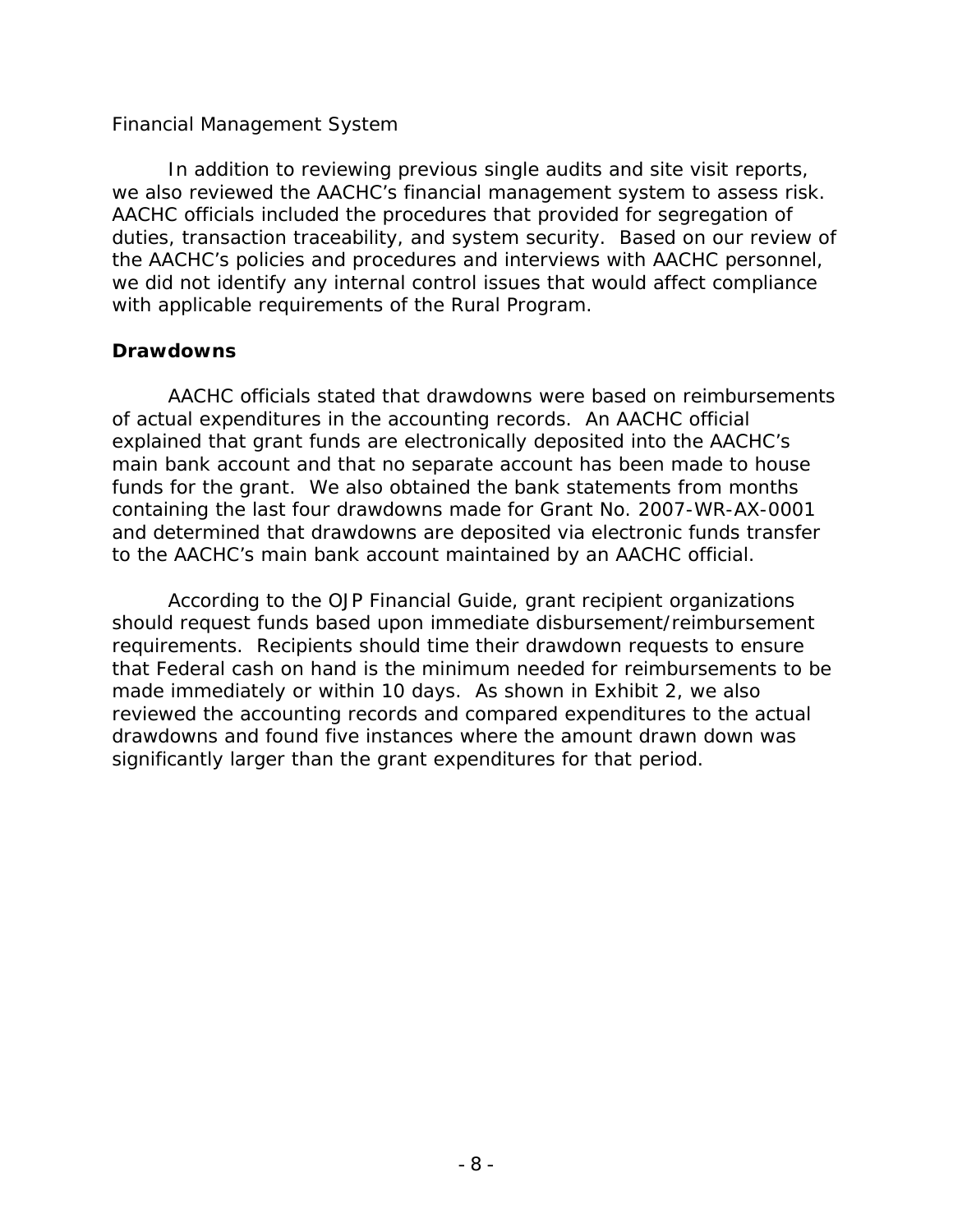| <b>DATE OF</b><br><b>DRAWDOWN</b><br><b>PER OJP</b> | <b>AMOUNT</b><br><b>DRAWN</b><br><b>PER</b><br><b>OJP</b> | <b>GRANT</b><br><b>EXPENDITURES</b><br><b>PER</b><br><b>ACCOUNTING</b><br><b>RECORDS FOR</b><br><b>DRAWDOWN</b><br><b>PERIOD</b> | <b>DIFFERENCE</b><br><b>BETWEEN</b><br><b>AMOUNT</b><br><b>DRAWN PER</b><br><b>OJP AND</b><br><b>ACCOUNTING</b><br><b>RECORDS</b> | <b>CUMULATIVE</b><br><b>DRAWDOWNS</b><br><b>PER OJP</b> | <b>CUMULATIVE</b><br><b>EXPENDITURES</b><br><b>PER</b><br><b>ACCOUNTING</b><br><b>RECORDS</b> | <b>CUMULATIVE</b><br><b>DIFFERENCE</b><br><b>BETWEEN</b><br><b>AMOUNT</b><br><b>DRAWN PER</b><br><b>OJP AND</b><br><b>ACCOUNTING</b><br><b>RECORDS</b> |
|-----------------------------------------------------|-----------------------------------------------------------|----------------------------------------------------------------------------------------------------------------------------------|-----------------------------------------------------------------------------------------------------------------------------------|---------------------------------------------------------|-----------------------------------------------------------------------------------------------|--------------------------------------------------------------------------------------------------------------------------------------------------------|
| 10/24/2007                                          | \$37,404                                                  | 3,823<br>$\mathfrak{L}$                                                                                                          | \$ (33,581)                                                                                                                       | \$37,404                                                | $\frac{1}{2}$<br>3,823                                                                        | \$(33,581)                                                                                                                                             |
| 11/01/2007                                          | 37,404                                                    | 3,791                                                                                                                            | (33, 614)                                                                                                                         | 74,808                                                  | 7,614                                                                                         | (67, 195)                                                                                                                                              |
| 12/03/2007                                          | 18,702                                                    | 17,617                                                                                                                           | $(1,085)^2$                                                                                                                       | 93,510                                                  | 25,230                                                                                        | (68, 280)                                                                                                                                              |
| 04/01/2008                                          | 92,725                                                    | 160,541                                                                                                                          | 67,815                                                                                                                            | 186,236                                                 | 185,771                                                                                       | (465)                                                                                                                                                  |
| 08/13/2008                                          | 76,043                                                    | 120,810                                                                                                                          | 44,767                                                                                                                            | 262,279                                                 | 306,581                                                                                       | 44,303                                                                                                                                                 |
| 12/10/2008                                          | 136,848                                                   | 120,800                                                                                                                          | (16, 048)                                                                                                                         | 399,127                                                 | 427,382                                                                                       | 28,255                                                                                                                                                 |
| 04/01/2009                                          | 137,547                                                   | 141,289                                                                                                                          | 3,370                                                                                                                             | 536,673                                                 | 568,671                                                                                       | 31,998                                                                                                                                                 |
| 07/17/2009                                          | 218,064                                                   | 90,275                                                                                                                           | (127, 789)                                                                                                                        | 754,737                                                 | 658,948                                                                                       | (95, 791)                                                                                                                                              |
| 02/16/2010                                          | 90,883                                                    | 178,501                                                                                                                          | 88,128                                                                                                                            | 845,621                                                 | 837,447                                                                                       | (8, 174)                                                                                                                                               |
| 03/23/2010                                          | 49,091                                                    | 83,317                                                                                                                           | 34,226                                                                                                                            | 894,712                                                 | 920,764                                                                                       | 26,052                                                                                                                                                 |
| 03/24/2010                                          | 46,159                                                    |                                                                                                                                  | (46, 159)                                                                                                                         | 940,871                                                 | 920,764                                                                                       | (20, 107)                                                                                                                                              |

#### **EXHIBIT 2. DRAWDOWNS VERSUS ACCOUNTING RECORDS[1](#page-14-0)**

Source: Office of Justice Programs and AACHC

AACHC officials explained that the AACHC has drawn down funds on a reimbursement basis based on the expenses for a certain period. However, the AACHC has had some trouble in the past in obtaining invoices from the FQHC sites in a timely manner and as a result, the AACHC drew down funds for a period and subsequently received invoices that must be recorded in that period. AACHC officials also explained that this practice has caused inconsistencies that have been adjusted on the next drawdown. As part of the AACHC's monitoring visit in February 2010, this issue was noted and the AACHC has implemented a policy stating that all invoices must be received no later than the  $15<sup>th</sup>$  of the following month. However, this policy was not implemented until March 2010.

<span id="page-14-0"></span> $\overline{\phantom{a}}$  $1$  Differences in total amounts are due to rounding. The sum of individual numbers prior to rounding may differ from the sum of the individual numbers rounded.

<span id="page-14-1"></span> $2$  We do not take exception to the drawdown made on December 3, 2007. We determined that the expenditures made 10 days after the drawdown were larger than the difference noted in exhibit 2.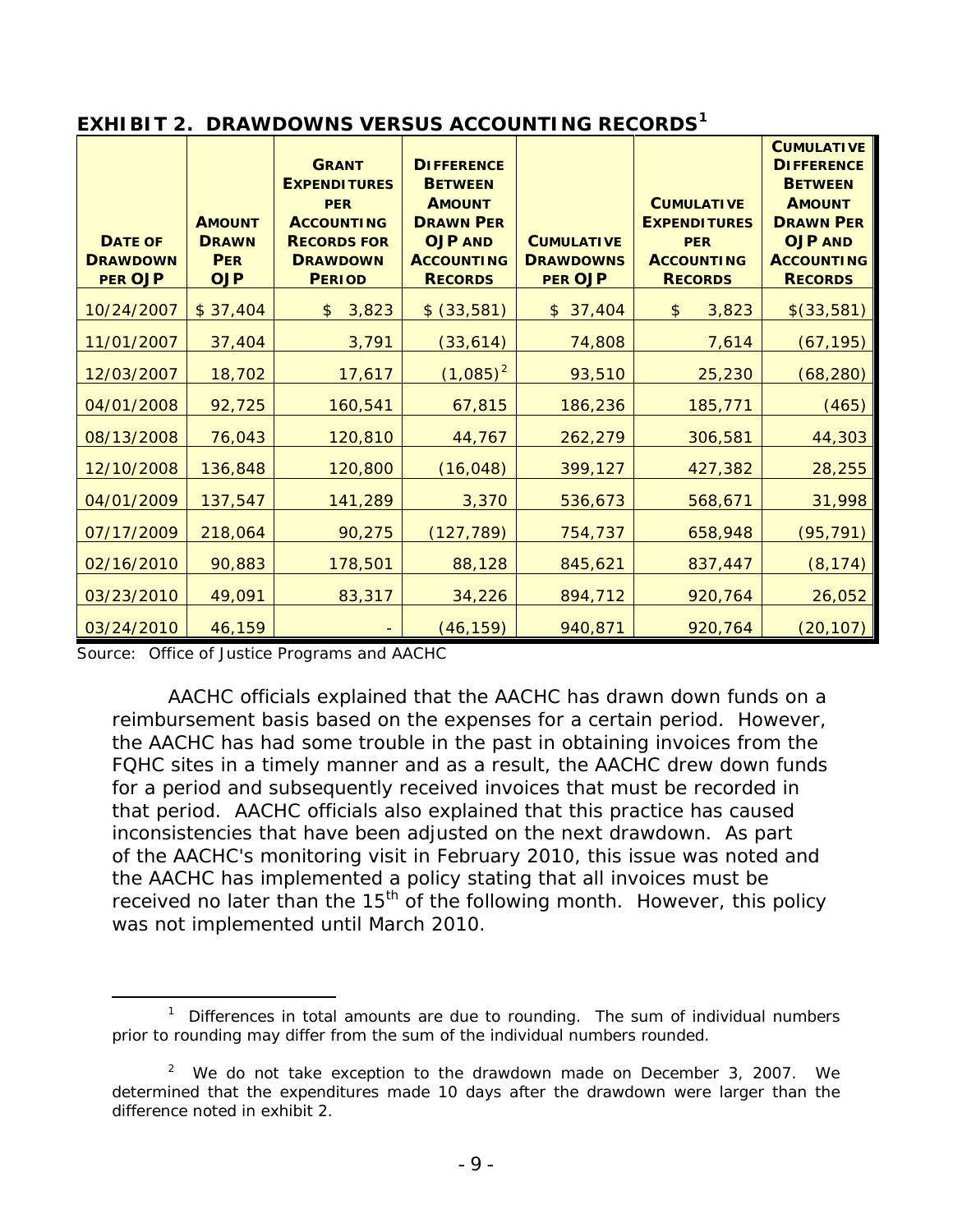An AACHC official also stated that the first few drawdowns were done by former employees who were working under the guidelines for grants that did not involve the DOJ. This meant that they were drawing down a portion of the grant based on a time period and not based on actual expenses. This resulted in funding being recorded as deferred income and recognized as the expenses were incurred. An AACHC official also explained that current staff, who have received proper training from the DOJ, have adjusted this practice and all subsequent drawdowns have been on a reimbursement basis.

Based on the results of our comparison of actual drawdowns to accounting records, we determined that AACHC officials exceeded minimum cash on hand as required in the *OJP Financial Guide*. However, AACHC officials also provided additional expenditures from the month following the most recent drawdown which total \$20,415.14. Therefore, cumulative expenditures (including 10 days after the last drawdown) exceed the cumulative drawdowns for Grant No. 2007-WR-AX-0001. Since cumulative expenditures exceed cumulative drawdowns and AACHC officials have implemented a policy to ensure timely invoices from the FQHC sites, we do not take exception regarding the AACHC exceeding minimum cash on hand for all drawdown periods.

### **Budget Management and Control**

As noted in Exhibit 1, the AACHC received one award for \$897,700, with a supplemental award of \$575,000. We compared the approved budgets for this award to the actual expenditures as shown in the AACHC's accounting system. We determined that grant expenditures did not exceed the approved grant budget in any budget category.

## **Grant Expenditures**

## *Direct and Subrecipient Costs*

We reviewed the general ledger account designated for grant funds and selected a judgmental sample of 41 transactions, totaling \$261,053. During testing, we examined one transaction which, AACHC officials explained was a reimbursement to the Mariposa Community Health Center totaling \$24,336 for a grant that the AACHC had received from the Arizona Attorney General's Office that did not concern the Rural Program. AACHC officials also explained that this transaction was erroneously included in the accounting records for the Rural Program grant and that they planned on recording a reversing entry to remove the transaction from the Rural Program accounting records and make another entry, placing it in the accounting records for the correct grant. AACHC officials also explained that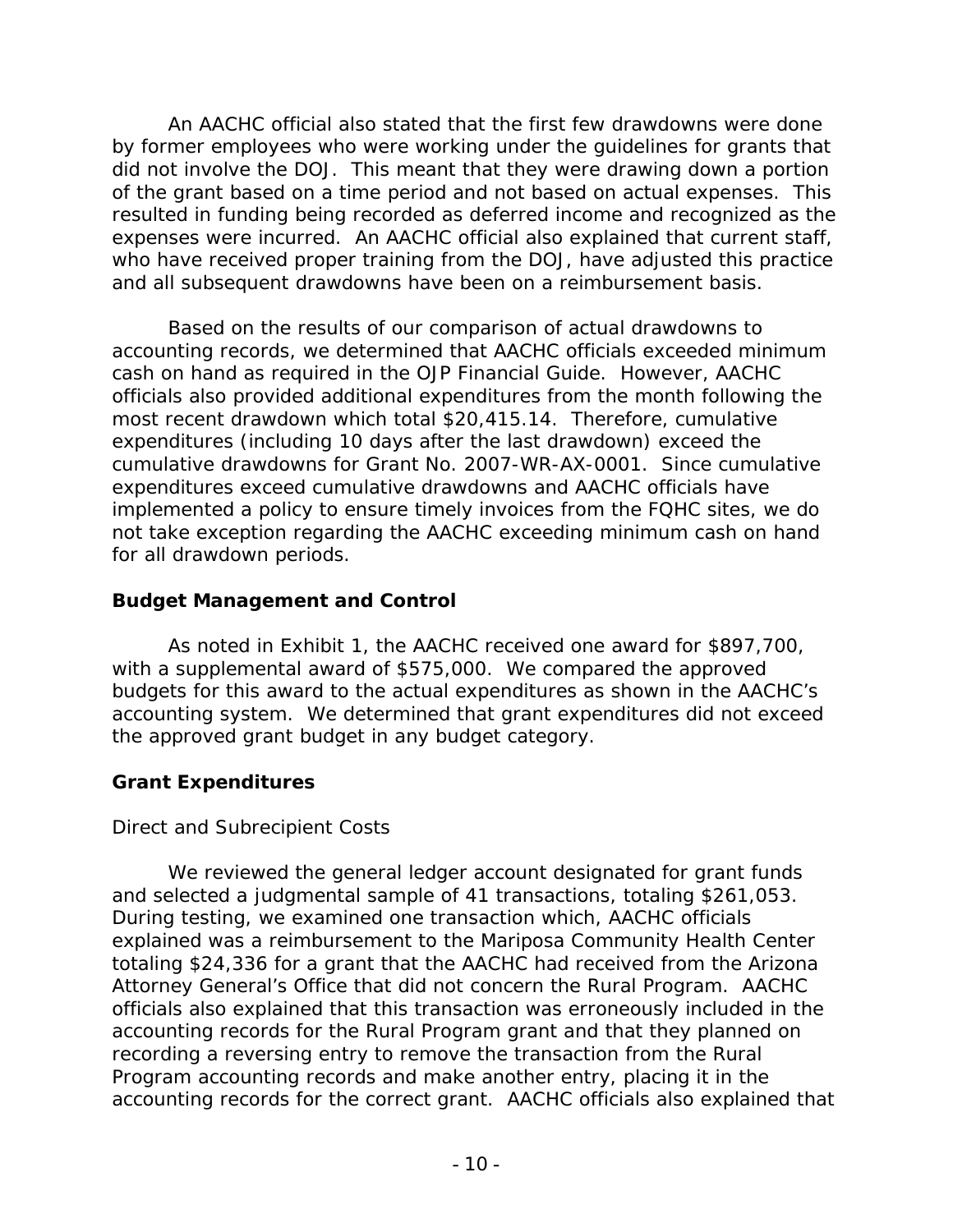they were not aware of this transaction until the sample of transactions was provided by OIG auditors. AACHC personnel also explained that since their annual audit report has not been released, they have been instructed not to make any adjusting entries until the annual report is issued. After issuance of the draft report, AACHC officials provided documentation indicating that a reversing entry was made to remove the transaction from the Rural Program accounting records. Therefore, we no longer take exception to this matter.

After the discrepancy noted above, OIG auditors compared reimbursements made to each subrecipient to the amount to be reimbursed based on the grant budgets and Memorandums of Understanding (MOU) between the AACHC and grant subrecipients and we did not find any material discrepancies between amounts the AACHC reimbursed and the amounts determined in the MOUs. With exception to the transaction noted above, we found that the transactions reviewed were generally properly authorized, classified, supported, and charged to the grant.

### *Personnel Costs*

According to the grant budget, the AACHC was approved \$216,595 in personnel costs and \$43,319 in fringe benefits. We reviewed supporting documentation for two pay periods of personnel and fringe benefit costs charged to the grant. For each employee paid with grant funds, we determined: (1) if the positions appeared reasonable with the stated intent of the program, (2) whether their salaries were within a reasonable range, and (3) if the positions were consistent with grant budgets. In addition, we compared the supporting documentation for payroll and fringe benefits to what was budgeted for both, to determine if the positions were properly paid as budgeted, and supported.

We obtained a list of employees paid using grant funds from AACHC personnel, which included salary and fringe benefit amounts charged to the grant (for the pay periods selected for testing). We compared the list to the approved positions in the grant budgets and noted that there were two people who were specifically mentioned in the budget but were not included in our listing. There were also two people on the list that were not included in the grant budget. AACHC officials explained that for the first pay period that we had selected, they were trying to sort out grant activities. They also explained that the personnel that were included in the list of employees filled in for the duties those not included in the list since they were qualified to fill their duties. We determined that this was reasonable since these AACHC personnel were performing the same duties for the grant. We determined that the positions and salaries appeared reasonable and consistent with grant budgets.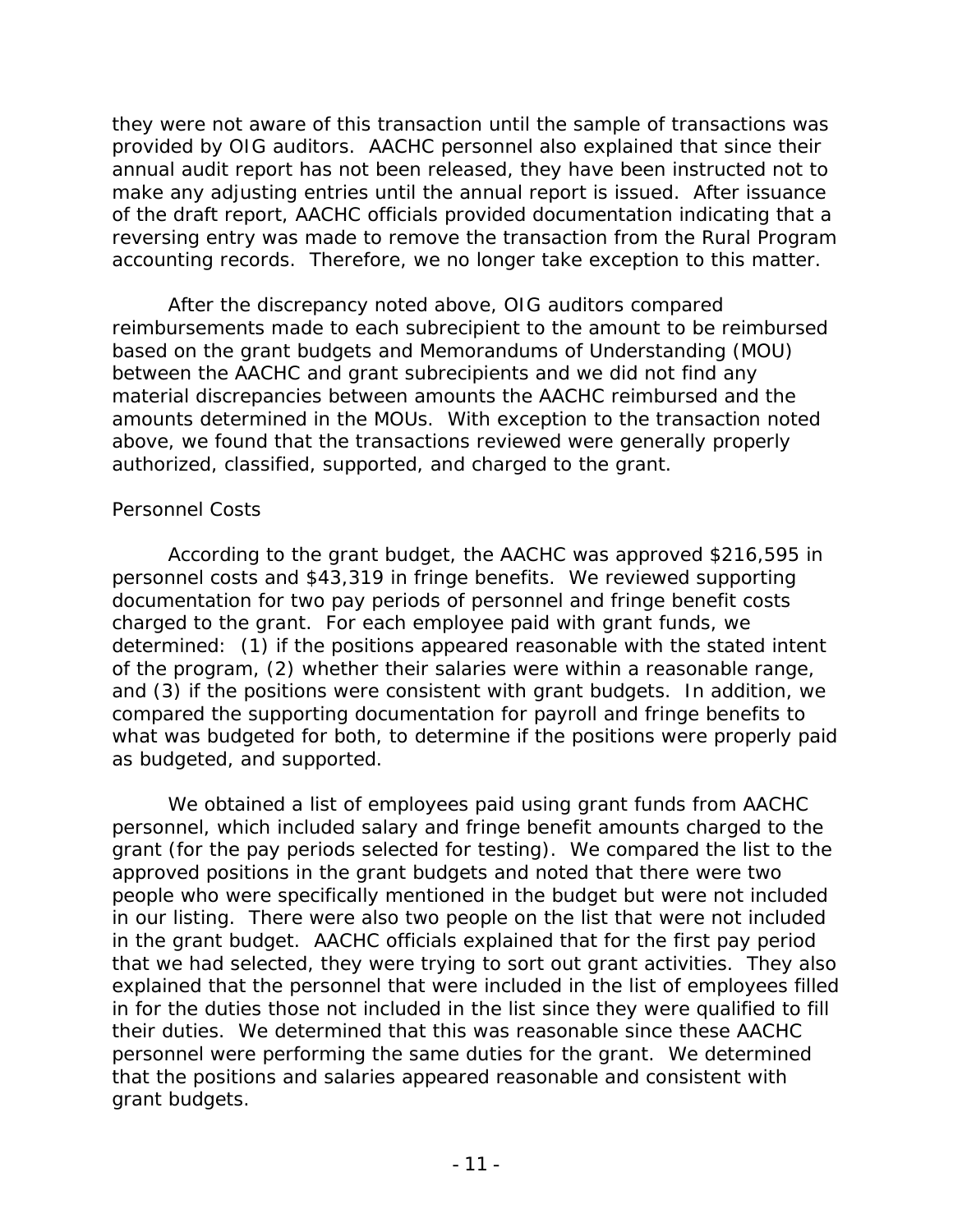According to the *OJP Financial Guide*, where salaries apply to the execution of two or more grant programs, cost activities, project periods, and/or overlapping periods, proration of costs to each activity must be made based on time and/or effort reports. These reports should: reflect an after-the-fact distribution of the actual activity of each employee; account for the total activity of each employee; be prepared at least monthly; coincide with one or more pay periods; and be signed by the employee. These reports should also be reviewed and approved on a regular basis by a supervisory official having first-hand knowledge of the work performed. The approving official should document the review and approval by signing or initialing each employee's time and/or effort report.

We traced costs to timesheets for the two pay periods selected to verify that labor charges were computed correctly, properly authorized, accurately recorded, and properly allocated to the grant. For the second pay period that we had selected, we did not find any discrepancies during our testing.

However, we found that for the first pay period we had selected, there wasn't space on AACHC employees' timesheets to show time charged to the Rural Program. AACHC officials explained that the time charged to the grant was labeled as 'WHCC' which was for a different grant program named the "Rural Frontier Women's Health Coordinating Center Program." AACHC officials provided documentation showing that the WHCC program had been closed prior to the beginning of the Rural Program. Therefore, we did not take exception regarding this matter.

Also, we found that for the first pay period we had selected, for five of the six employees paid using grant funds, the percentage of time spent on the grant on AACHC timesheets did not support the percentage of salary that AACHC employees were being paid using grant funds. AACHC officials explained that the amounts that were charged to the grant were in compliance to the grant budget. The payroll system is updated immediately anytime a funding source change is made. But, the time sheets are updated less frequently and thus the amount of time spent on the 'WHCC' was reflected on the timesheets. These costs were \$1,091 in unsupported wages and \$130 in unsupported fringe benefits, totaling \$1,221. Details regarding these costs can be found in Appendix III.

### **Reports**

We reviewed the FSRs, FFRs, and Categorical Assistance Progress Reports, and found the FSRs and FFRs were generally submitted in a timely manner, but were inaccurate. The progress reports were submitted in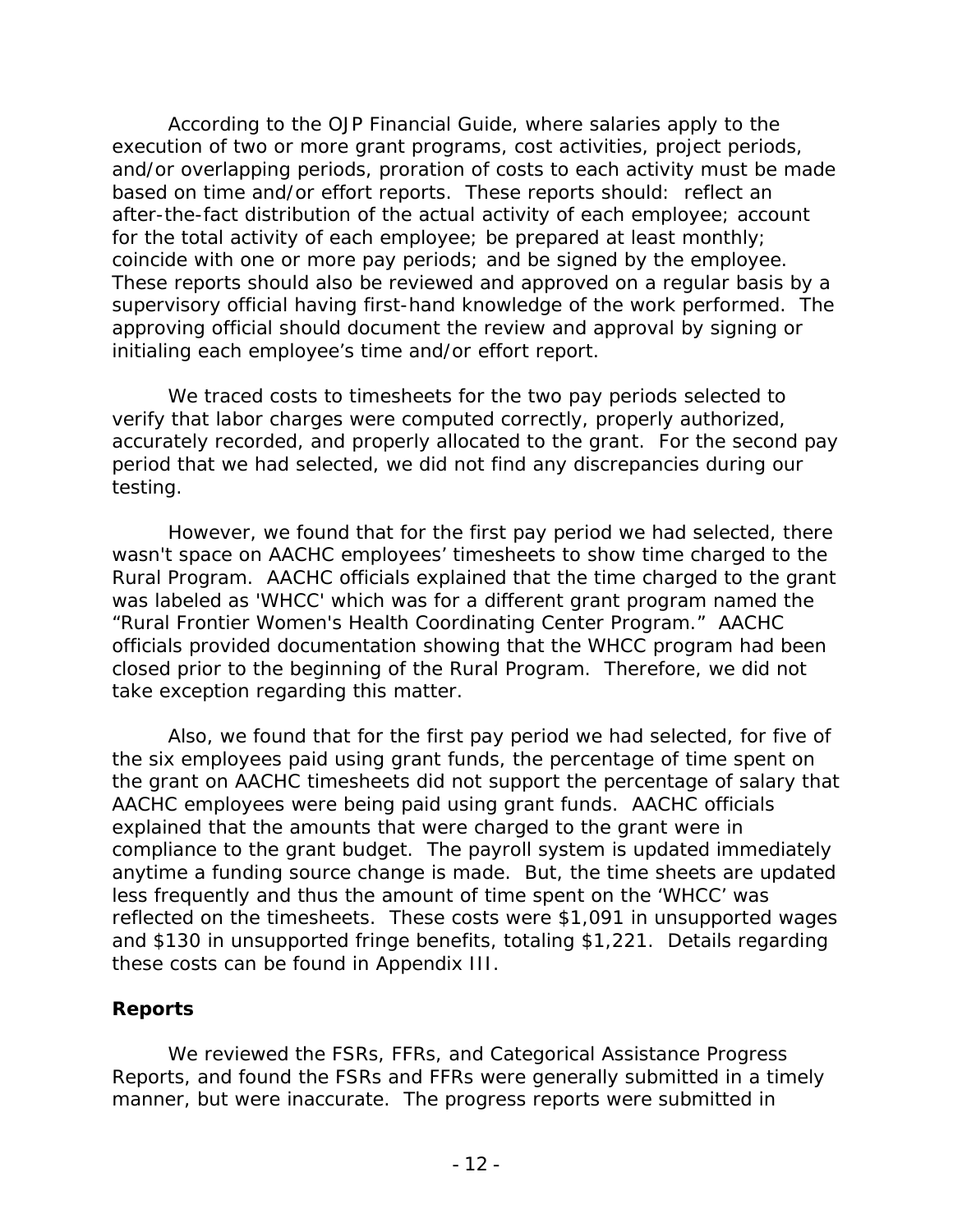timely manner, but we noted that there were areas where the AACHC could enhance the procedures for verifying information contained in the Categorical Assistance Progress Reports.

## *Financial Reports*

For financial reporting prior to October 1, 2009, the *OJP Financial Guide* states that FSRs (Form SF-269A) should be submitted online no later than 45 days after the last day of each quarter. The *OJP Financial Guide* also states that effective for the quarter beginning October 1, 2009, instead of using FSRs, grant recipients must report expenditures online using the Federal Financial Report Form (Form FFR-425) no later than 30 days after the end of each calendar quarter.We reviewed a sample of the last four financial reports submitted (as of the date of our fieldwork) and, as shown in Exhibit 3 below, two of the four reports sampled were submitted less than seven days late. We determined that, under the applicable criteria, the FSRs and FFRs, with minor exceptions, were generally submitted in a timely manner.

#### **EXHIBIT 3. FINANCIAL STATUS REPORT AND FEDERAL FINANCIAL REPORT HISTORY**

| <b>REPORT</b><br>No. | <b>REPORT PERIOD</b><br><b>FROM - TO DATES</b> | <b>DUE DATES</b> | <b>DATE SUBMITTED</b> | <b>DAYS LATE</b> |
|----------------------|------------------------------------------------|------------------|-----------------------|------------------|
|                      | 04/01/2009 - 06/30/2009                        | 08/14/2009       | 08/20/2009            |                  |
| <sup>8</sup>         | 07/01/2009 - 09/30/2009                        | 11/14/2009       | 11/12/2009            |                  |
|                      | 10/01/2009 - 12/31/2009   01/30/2010           |                  | 02/01/2010            |                  |
| 10                   | 01/01/2010 - 03/31/2010   04/30/2010           |                  | 04/28/2010            |                  |

Source: OJP Grants Management System (GMS)

We also reviewed the last four financial reports (as of the date of our fieldwork) for accuracy to grant accounting records. As shown in Exhibit 4, for all four financial reports selected for testing, expenditures listed in the AACHC's accounting records were different from what was reported in the financial reports for each individual report as well as cumulative totals included in each report.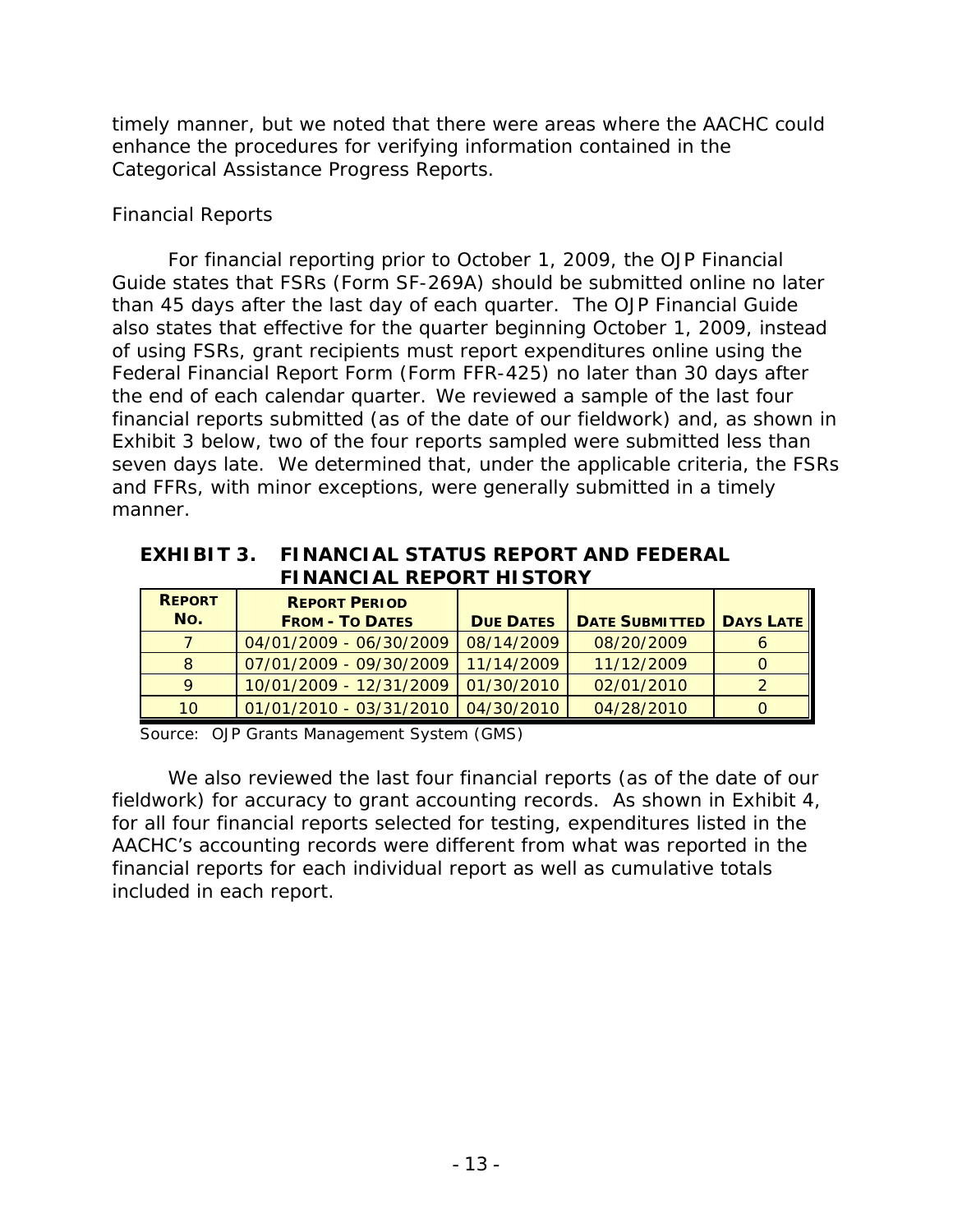| EXHIBIT 4. FINANCIAL STATUS REPORT AND FEDERAL FINANCIAL |
|----------------------------------------------------------|
| <b>REPORT ACCURACY</b>                                   |

| <b>REPORT</b><br>No. | <b>REPORT PERIOD</b><br><b>FROM - TO DATES</b> | <b>GRANT</b><br><b>EXPENDITURES</b><br><b>PER REPORT</b> | <b>GRANT</b><br><b>EXPENDITURES</b><br><b>PER</b><br><b>ACCOUNTING</b><br><b>RECORDS</b> | <b>DIFFERENCE</b><br><b>BETWEEN</b><br><b>REPORTS &amp;</b><br><b>ACCOUNTING</b><br><b>RECORDS</b> | <b>CUMULATIVE</b><br><b>GRANT</b><br><b>EXPENDITURES</b><br><b>PER REPORT</b> | <b>CUMULATIVE</b><br><b>GRANT</b><br><b>EXPENDITURES</b><br><b>PER</b><br><b>ACCOUNTING</b><br><b>RECORDS</b> | <b>CUMULATIVE</b><br><b>DIFFERENCE</b><br><b>BETWEEN</b><br><b>REPORTS &amp;</b><br><b>ACCOUNTING</b><br><b>RECORDS</b> |
|----------------------|------------------------------------------------|----------------------------------------------------------|------------------------------------------------------------------------------------------|----------------------------------------------------------------------------------------------------|-------------------------------------------------------------------------------|---------------------------------------------------------------------------------------------------------------|-------------------------------------------------------------------------------------------------------------------------|
|                      | 04/01/2009 - 06/30/2009                        | \$218,604                                                | \$78,205                                                                                 | \$(140, 400)                                                                                       | \$677,547                                                                     | \$649,498                                                                                                     | \$(28,049)                                                                                                              |
| 8                    | 07/01/2009 - 09/30/2009                        |                                                          | 94,917                                                                                   | 94,917                                                                                             | 677,547                                                                       | 744,415                                                                                                       | 66,868                                                                                                                  |
| 9                    | 10/01/2009 - 12/31/2009                        | 76,783                                                   | 77,302                                                                                   | 518                                                                                                | 754,330                                                                       | 821,716                                                                                                       | 67,386                                                                                                                  |
| 10                   | 01/01/2010 - 03/31/2010                        | 192,525                                                  | 119,228                                                                                  | (73, 297)                                                                                          | 946,855                                                                       | 940.944                                                                                                       | (5, 911)                                                                                                                |

Source: OJP Grants Management System (GMS) and AACHC

After speaking with AACHC officials, they stated that they have had some trouble getting invoices in a timely manner from their FQHC sites in the past. As a result, they have submitted FSRs for a period and subsequently received invoices that must be recorded in that period. This has caused inconsistency that had to be adjusted on the next financial report. As part of their monitoring visit in February 2010, this issue was noted and the AACHC has implemented a policy stating that all invoices must be received no later than the 15th of the following month. However, this policy was not implemented until March 2010.

### *Categorical Assistance Progress Reports*

According to the *OJP Financial Guide*, Categorical Assistance Progress Reports are due semiannually on January 30 and July 30 for the life of the grant. We selected the last four Progress Reports that were submitted (as of the date of our fieldwork) and as shown in Exhibit 5 below, the four progress reports that were selected were generally submitted in a timely manner.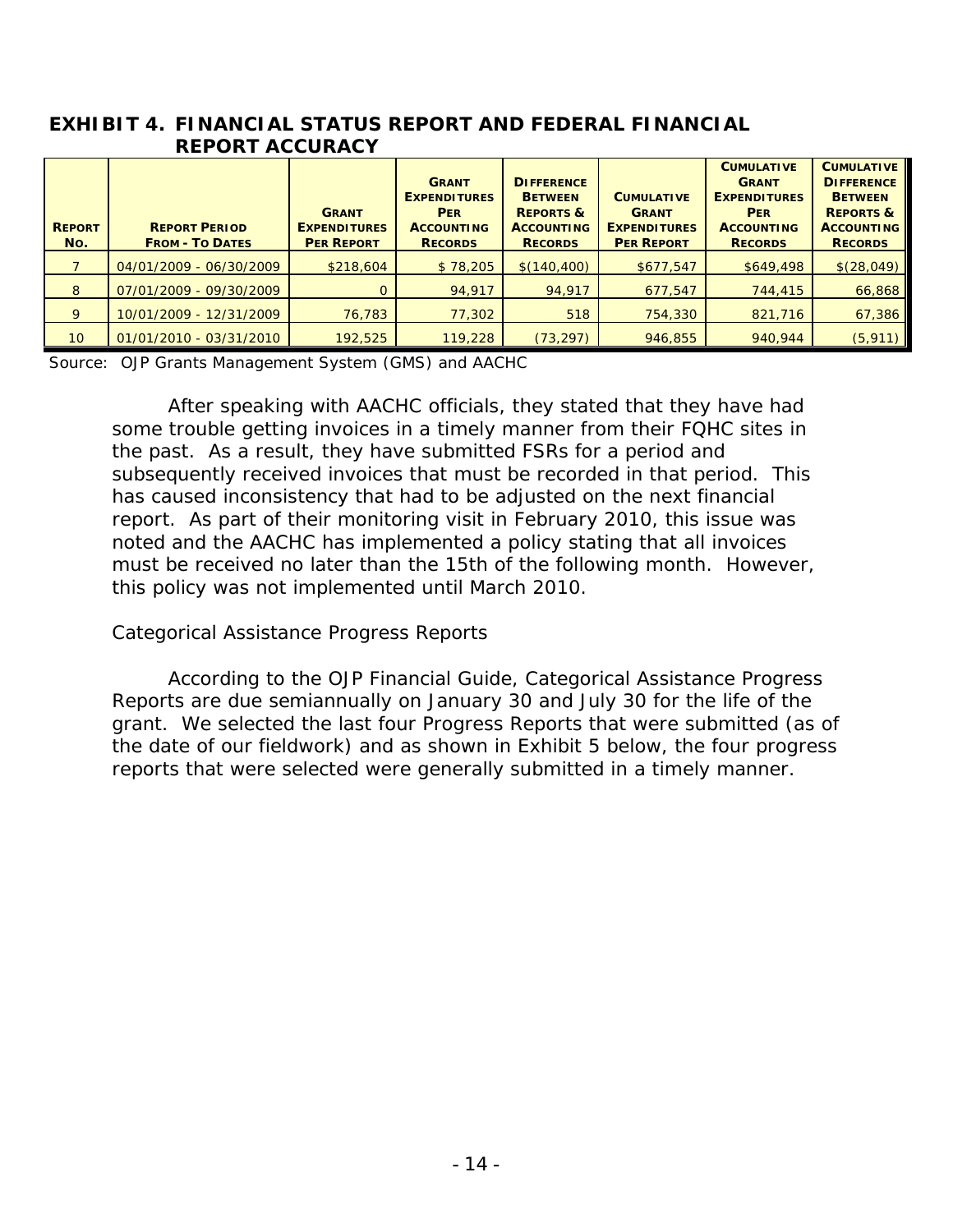|  | <b>REPORT</b><br>No. | <b>REPORT PERIOD</b><br><b>FROM - TO DATES</b> | <b>DUE DATE</b> | <b>DATE SUBMITTED</b> | <b>DAYS LATE</b> |
|--|----------------------|------------------------------------------------|-----------------|-----------------------|------------------|
|  |                      | 01/01/2008 - 06/30/2008                        | $01/30/2009^3$  | 01/30/2009            | 0 I              |
|  |                      | 07/01/2008 - 12/31/2008                        | 01/30/2009      | 01/31/2009            |                  |
|  |                      | 01/01/2009 - 06/30/2009                        | 07/30/2009      | 07/30/2009            | O I              |
|  |                      | 07/01/2009 - 12/31/2009                        | 01/30/2009      | 01/28/2009            | 0 I              |

#### **EXHIBIT 5. CATEGORICAL ASSISTANCE PROGRESS REPORT HISTORY**

Source: OJP Grants Management System (GMS

According to the *OJP Financial Guide*, the funding recipient agrees to collect data appropriate for facilitating reporting requirements established by Public Law 103-62 for the Government Performance and Results Act. The funding recipient will ensure that valid and auditable source documentation is available to support all data collected for each performance measure specified in the program solicitation.

We analyzed the accuracy of the Categorical Assistance Progress Reports by analyzing the process used to obtain and verify information from the medical advocates of each FQHC site. AACHC officials explained that each advocate submits quarterly reports on subject matters for progress reports as well as information addressing activities towards accomplishing the goals and objectives of the grant. An AACHC official also explained that the data regarding the activities of each advocate are documented in paper files that are securely locked away and are not entered into a database because these services are separate from the medical information which is usually stored by each community health center.

According to AACHC Advocate Policies and Procedures, the Project Director is responsible for overseeing the project, ensuring advocates have access to the resources needed to do their jobs, and ensuring that reporting requirements for the project are consistently met. An AACHC official stated that the following are some of the steps used when reviewing the advocates' quarterly reports (which are compiled into the Categorical Assistance Progress Reports).

<span id="page-20-0"></span> $\frac{1}{3}$ <sup>3</sup> OVW officials extended the due date of Progress Report number two to January 30, 2009; because the OVW needed to revise the progress report form in order to reflect statutory changes made to the Rural Program by the VAWA Reauthorization in 2005 (2007 grants were the first made under the new changes to the Rural Grant Program.)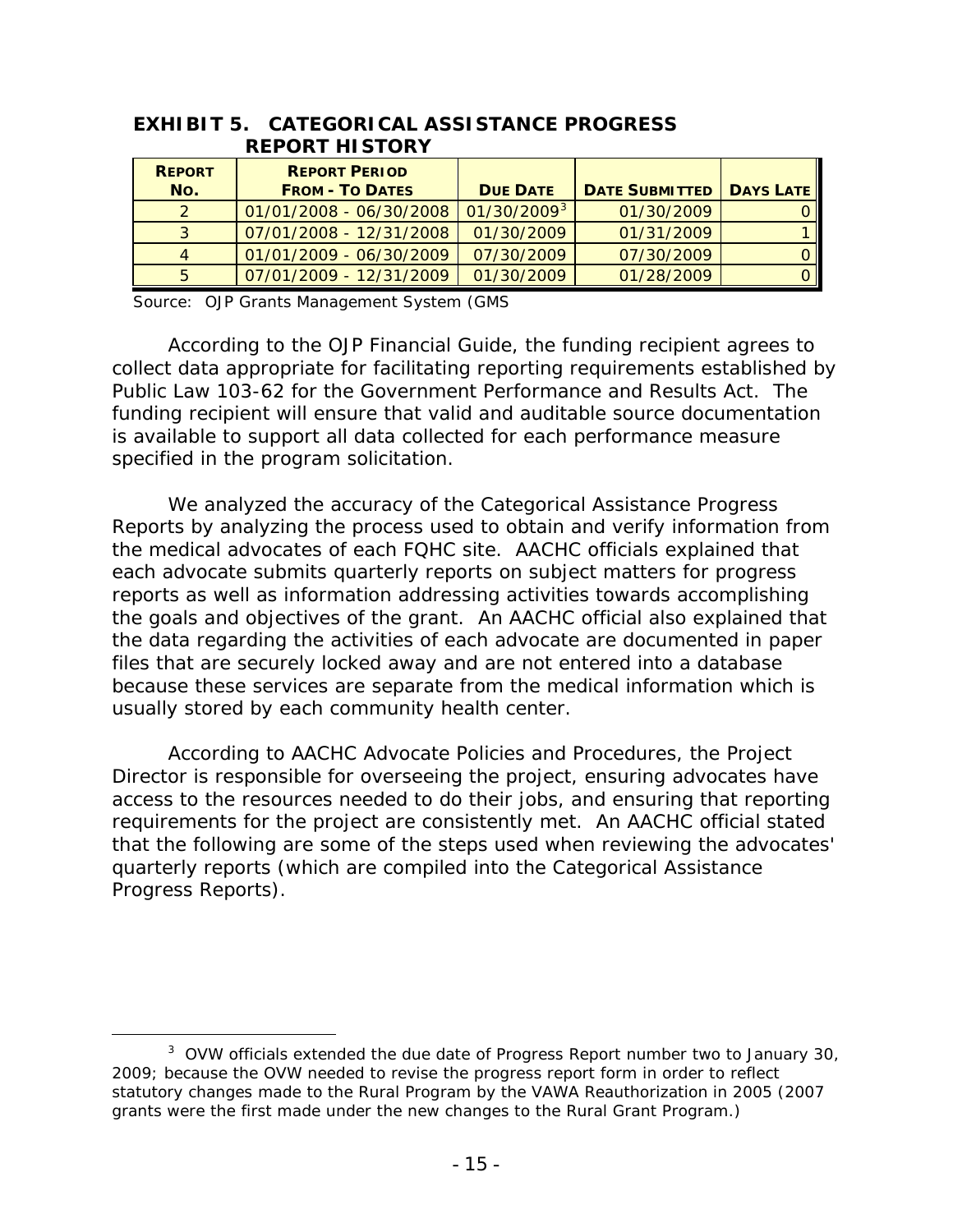| 1. Do the numbers that are supposed to match, match? For example, do the totals        |
|----------------------------------------------------------------------------------------|
| for victims served/partially served and totals for people in demographic categories    |
| match?                                                                                 |
| 2. Is the number of reported types of victimizations the same or greater than the      |
| number of victims served or partially served?                                          |
| 3. When an advocate marks "other" for a particular item, is it a valid use of that     |
| category or should the items identified in "other" be listed in another category?      |
| 4. If the advocate marks that someone was served or partially served, what would       |
| they identify as the reasons for that (to determine whether the contact with that      |
| victim was not categorized properly)?                                                  |
| 5. Were training and education activities categorized appropriately?                   |
| 6. Were policies implemented or substantially revised? Or did the health center        |
| already have policies related to the issues addressed?                                 |
| 7. Were activities involving coordinated community response and partnership clearly    |
| captured?                                                                              |
| 8. Did the advocate respond adequately to narrative questions or demonstrate           |
| activity toward reaching program goals and objectives?                                 |
| 9. If the advocate is not serving a large number of clients, did the advocate focus on |
| education, training and a coordinate community response to domestic violence?          |
| 10. Do the numbers reported for various services make sense?                           |
| 11. Were calculations performed correctly?                                             |

Source: AACHC

An AACHC official commented that this list does not encompass every possible issue they might look at when reviewing the report, but provides an overview of their process. AACHC officials will review the reports section by section, noting discrepancies or areas that require questions and pose those issues to the advocate for response (and usually revision). At quarterly meetings, AACHC and member Community Health Centers have talked about what methods advocates can best use to keep track of their records so that they can ensure they are reporting as accurately as possible.

We noted that there are areas where the AACHC could enhance the procedures for verifying information contained in the Categorical Assistance Progress Reports from advocates' quarterly reports. Specifically, we did not identify procedures in place to verify the accuracy of data that is contained in the quarterly reports by comparing the quarterly reports to supporting documentation maintained by the advocates during the process mentioned above. Based on our evaluation of AACHC officials' processes for verifying the information contained in Progress Reports, we determined that the AACHC needs to improve procedures used to verify the information compiled from subrecipients for Progress Reports in order to ensure accurate Progress Reports. An AACHC official explained that there could be a potential problem in regards to confidentiality and that some FQHC sites keep track of their records electronically through the medical databases and others keep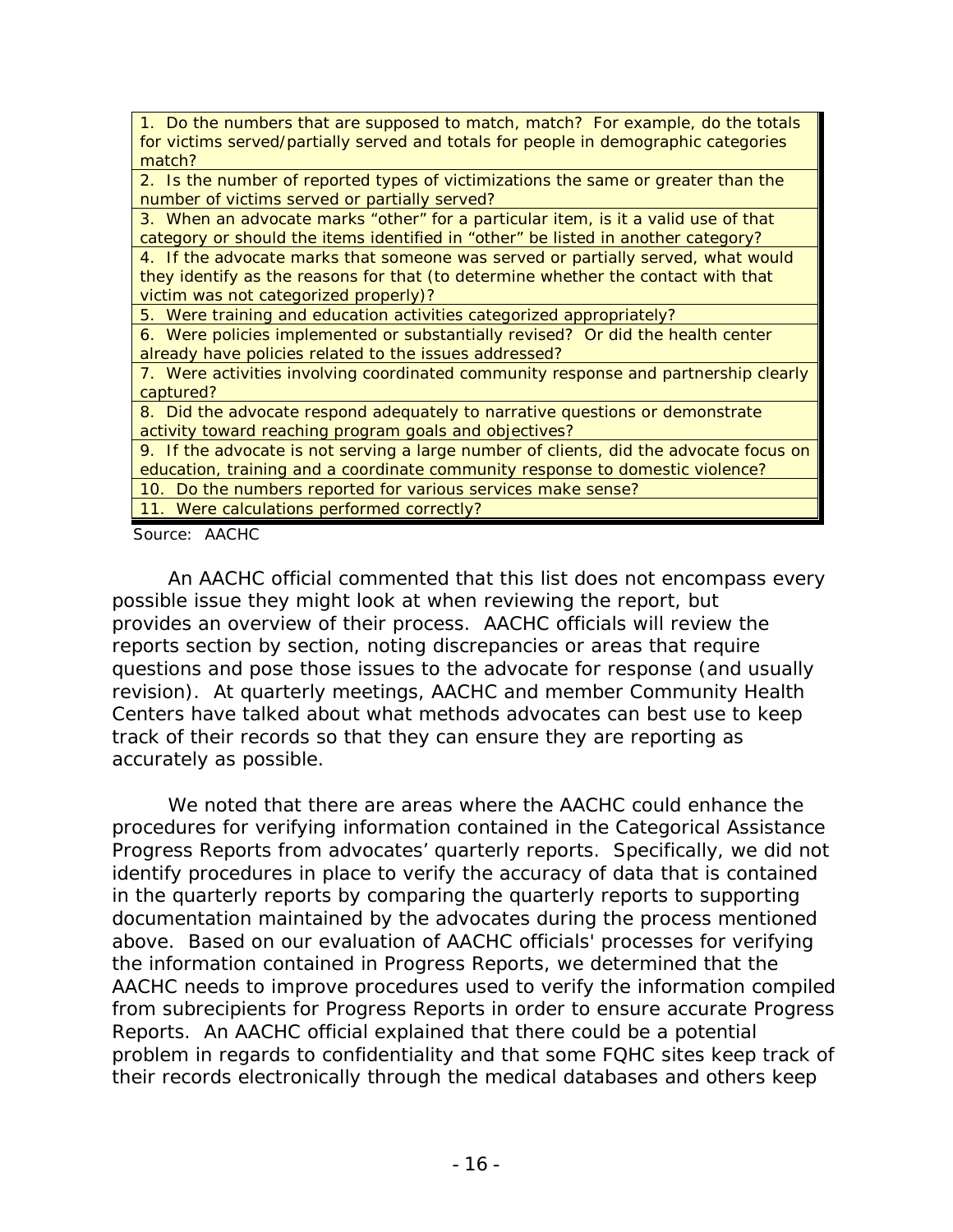track manually. However, the AACHC also stated that they should be able to do so as long as the verification does not involve names of patients.

## **Program Performance and Accomplishments**

According to the award documentation, the primary purpose of the Rural Program is to enhance the safety of child, youth, and adult victims of domestic violence, dating violence, sexual assault, and stalking by supporting projects uniquely designed to address and prevent these crimes in rural jurisdictions.

For the original grant, some of the objectives of the Rural Program included:

| 1. Hire full-time advocates for each Community Health Center                      |
|-----------------------------------------------------------------------------------|
| 2. Provide health-care provider training and implement 100% of screening for      |
| domestic violence                                                                 |
| 3. Create a Domestic Violence Advocate's Guide                                    |
| 4. Coordinate Law Enforcement Training for Community                              |
| 5. Develop an Outreach Program regarding the impact of witnessing Victims of      |
| Intimate Partner Violence (IPV) on children, overcoming barriers faced by parent  |
| victims of IPV, education about IPV and pregnancy, and ensuring child safety      |
| including mandatory reporting requirements for child abuse                        |
| 6. Create an Emergency Assistance Fund                                            |
| 7. Provide VAWA protection training (including funds to provide legal assistance) |

Source: AACHC

For the supplement to the grant, AACHC officials had the following goals for the Rural Program:

**Goal 1:** Strengthen partnerships for safer communities and enhance the communities' response to domestic violence.

**Goa1 2:** Respond to domestic violence in a comprehensive manner through patient screening, identification, assessment, intervention, documentation, safety planning, and referral.

AACHC officials stated that they believe the goals and objectives for the original grant and the supplement have been achieved or are on track to be achieved. They also explained that the legal services portion of the grant took longer to start since only one organization had the resources to provide these services but they are working on expanding these services. AACHC officials provided numerous articles, emails, and pamphlets from the community exhibiting the work in which the AACHC and member FQHC sites have done regarding the Rural Program. Through the Domestic Violence Medical Advocacy Program: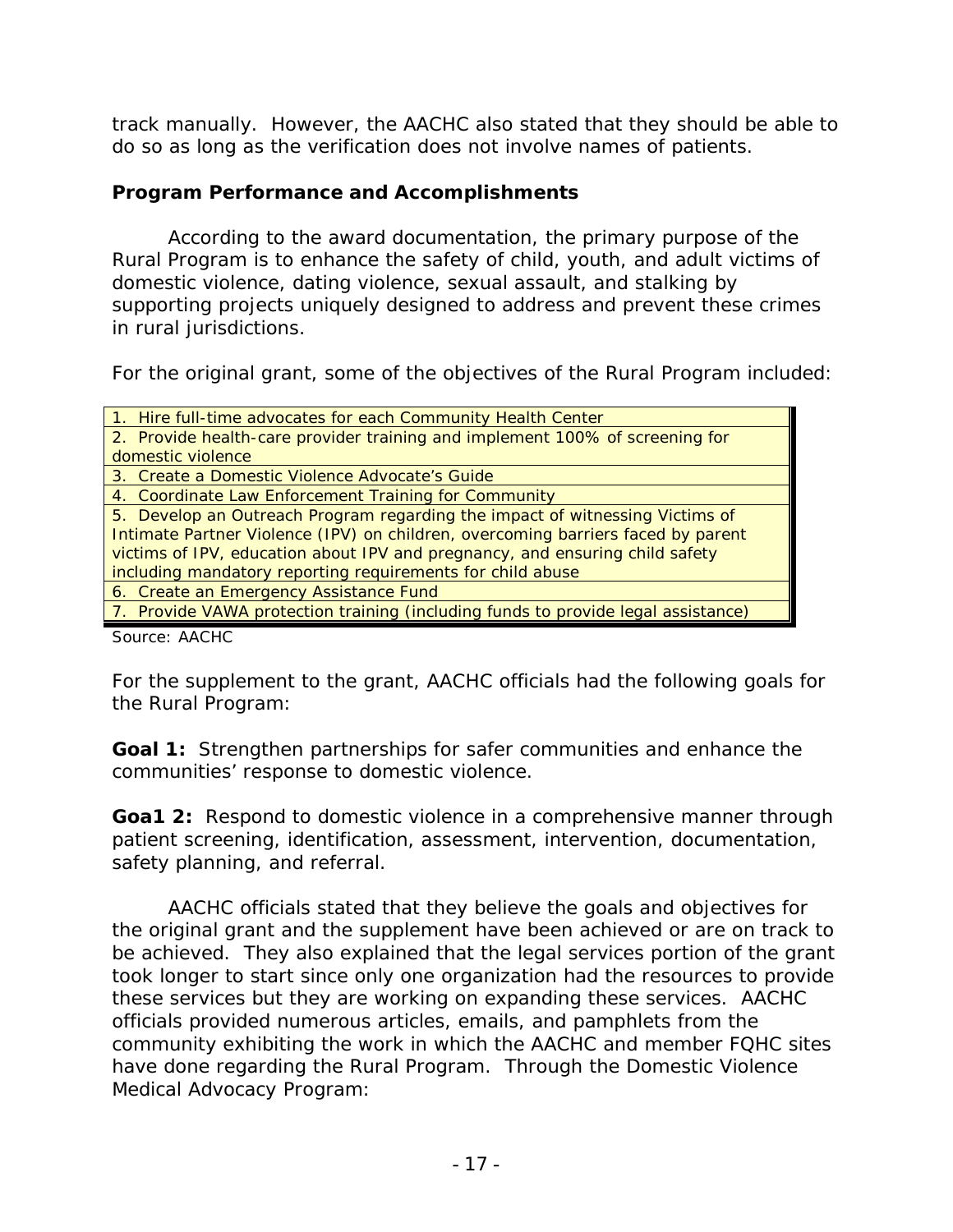| $\bullet$ |         | In the first six months of 2009:                                         |
|-----------|---------|--------------------------------------------------------------------------|
|           |         | o Over 11,600 individuals were screened during their healthcare visits   |
|           |         | for domestic violence.                                                   |
|           |         | o 135 men and women were assisted by the program advocates, with         |
|           |         | 88 interventions involving children.                                     |
|           | $\circ$ | 157 professionals in a variety of fields were trained on sexual assault, |
|           |         | domestic violence, dating violence, stalking, and child sexual abuse,    |
|           |         | which enabled them to improve their response to victims.                 |
|           | $\circ$ | Over 2,200 community members received education to increase              |
|           |         | public awareness of sexual assault, domestic violence, dating            |
|           |         | violence, stalking, and child sexual abuse.                              |

Source: AACHC

In order to obtain a better comprehension of the services provided through the program and the level of collaboration between the AACHC and the FQHC sites, we selected 5 of the 7 personnel who worked on the grant program outside of the AACHC and interviewed them regarding the collaboration between their FQHC site and the AACHC as well as discuss the services that they provide under the Rural Program.

Based on the responses from the advocates, they provide victims resources and referrals to others within the community based on their immediate and necessary needs. Also, advocates specifically mentioned that the emergency funds that they receive from the AACHC are extremely useful because they can be used immediately to help victims in need instead of waiting for permission from the AACHC (advocates would later submit what was spent using emergency funds to AACHC personnel). Advocates will also collaborate with organizations in the local community, including shelters, police departments, and hospitals. Advocates also commented that AACHC officials have been in constant contact assisting them in meeting grant objectives and that if the AACHC officials cannot provide information regarding a certain situation, they refer to another organization that would be able to provide information regarding that situation. Based on the interviews, we determined that the services provided were consistent with the grant program goals and objectives and effective in meeting the needs of end users.

After reviewing interviews with AACHC officials and Rural Program Advocates as well as reviewing subrecipient site visit reports we noted actions regarding training for advocates, outreach to the community, the use of the emergency assistance fund for advocates, and actions towards addressing immediate necessary needs of victims. We did not identify any indications that AACHC is not on track to accomplish the goals and objectives of the grant.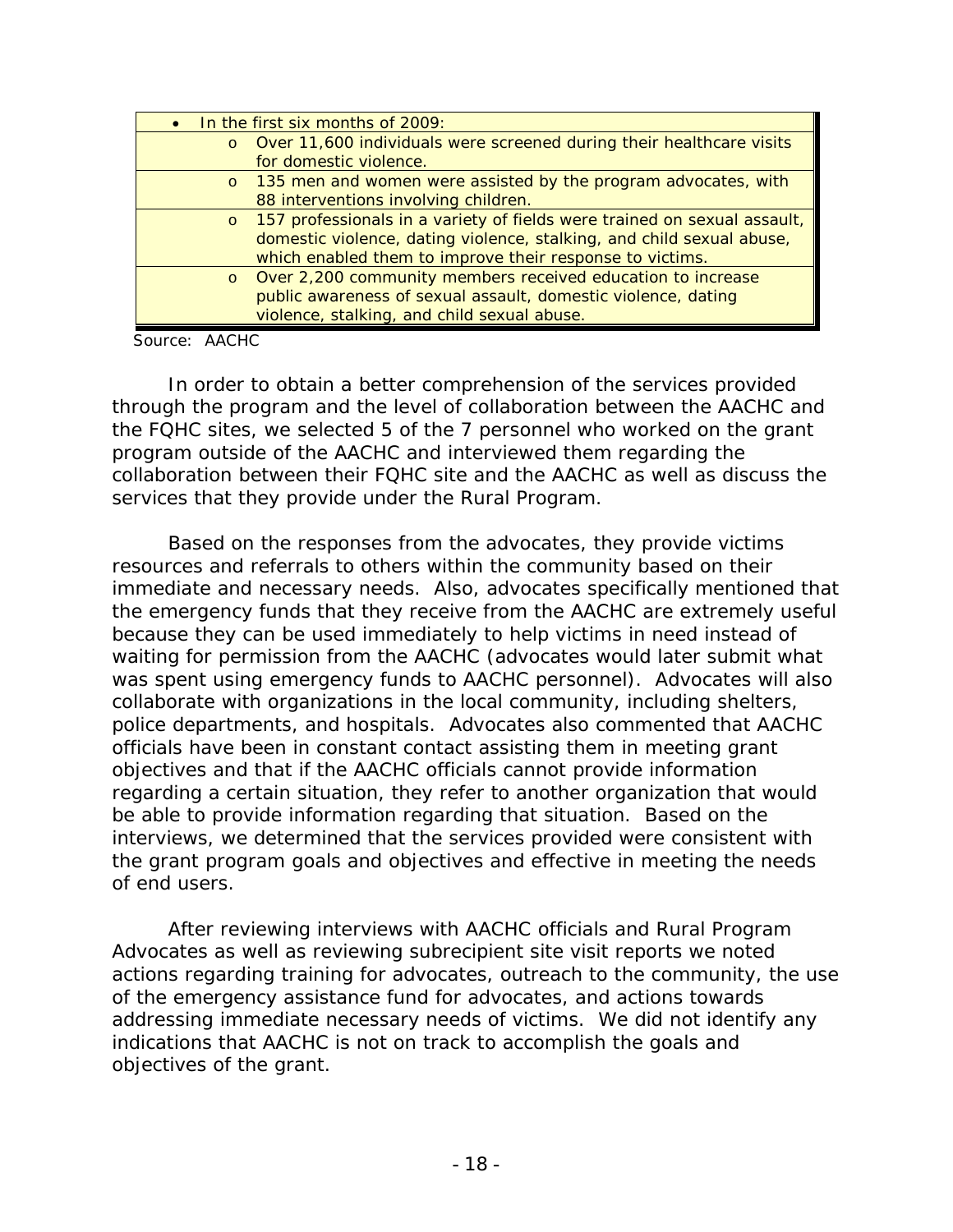#### **Monitoring Subrecipients**

According to the 2009 *OJP Financial Guide*, direct recipients should be familiar with, and periodically monitor, their subrecipients' financial operations, records, systems, and procedures. Particular attention should be directed to the maintenance of current financial data.

Also, recipients must ensure that subrecipients have met the necessary audit requirements contained in the *OJP Financial Guide*. Recipients are also responsible for ensuring that subrecipient audit reports are received and for resolving any audit findings. Known or suspected violations of any law encountered during audits, including fraud, theft, embezzlement, forgery, or other serious irregularities, must be communicated to the recipient. For subrecipients who are not required to have an audit as stipulated in OMB Circular A-133, the recipient is still responsible for monitoring the subrecipients' activities to provide reasonable assurance that the subrecipient administered Federal awards in compliance with Federal requirements.

An AACHC official stated that each of the advocates are managed by the FQHC site that they work at, not by the AACHC, and that each FQHC is federally required to have an audit performed annually. An AACHC official also stated that the AACHC evaluates the subrecipient's processes and procedures for administering the MOU and adhering to the terms and conditions of the grant as part of the site visits that are performed at each FQHC site once per year. According to AACHC Advocate Policies and Procedures, the purpose of the site visits is primarily to provide technical assistance to advocates in the form of guidance, training materials, educational materials, and other resources. At the site visits, an AACHC official and the subrecipient's personnel discuss matters concerning the grant program. These matters include screening patients for domestic violence, language barriers with patients, or upcoming outreach events like Domestic Violence Awareness Month. An AACHC official explained that during site visits, AACHC officials do not review the subrecipient's key internal controls and that an employee, separate from the advocates, from each FQHC site submits the invoices to the AACHC for reimbursement. An AACHC official also explained that, in addition to the annual site visits, there were quarterly meetings and calls from AACHC officials to the advocates regarding their progress in grant-related activities.

From notes and documentation from site visits, we noted that there was no documentation showing that timesheets are reviewed by AACHC personnel to ensure that timesheets are accurate and the appropriate time is being charged to the grant. We also noted that even though each FQHC is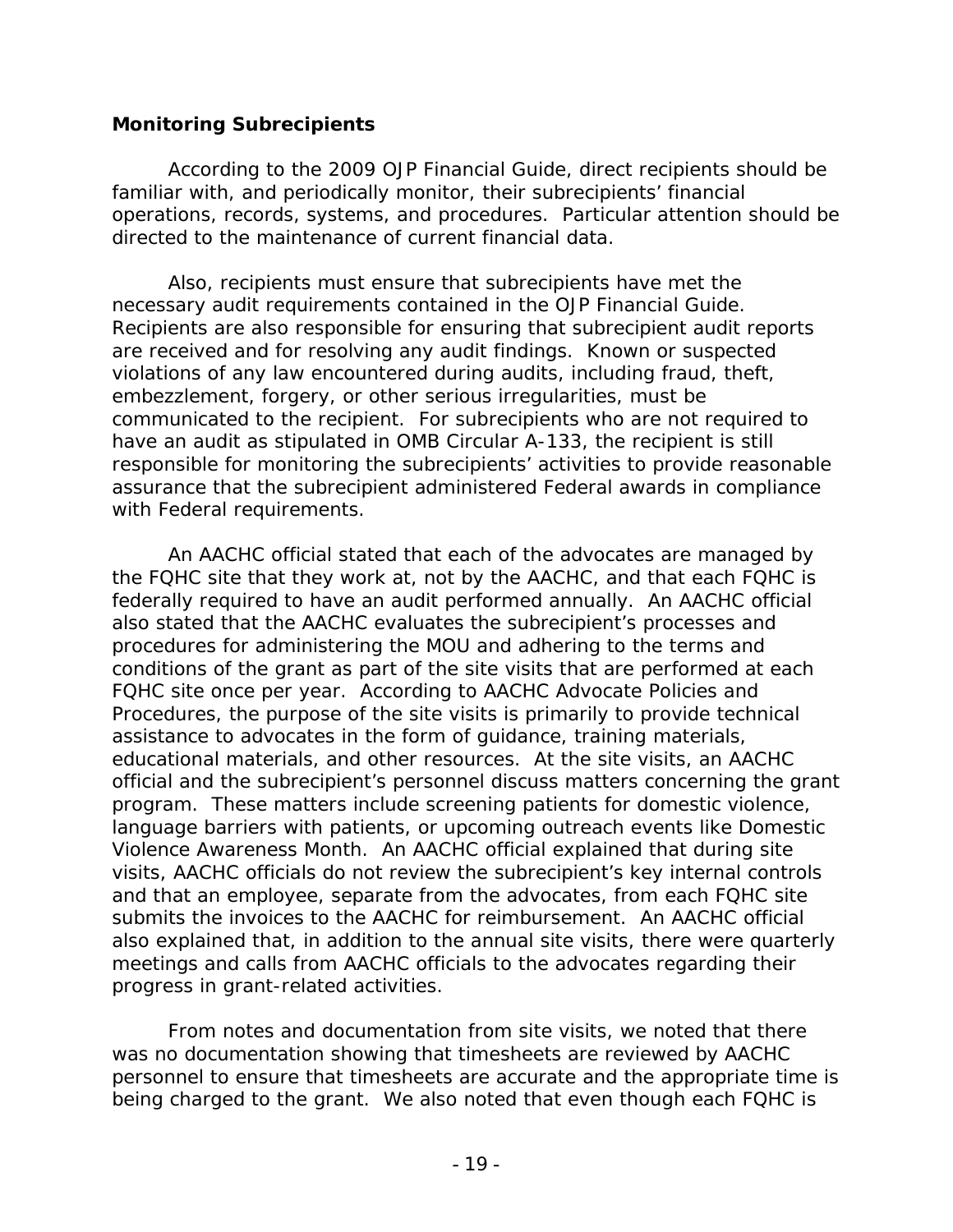federally required to have an audit performed annually, AACHC officials do not receive or review the report; so AACHC officials would not become aware of an audit finding unless the FQHC came to the AACHC for assistance. Also, after examining the MOUs between the AACHC and each FQHC, we noted that there was no mention of the Single Audit Requirements of OMB Circular A-133 or any responsibilities on the part of the subrecipient to provide information regarding Single Audits.

We believe that, without proper financial monitoring of subrecipients, instances where an unverified timesheet for subrecipients may go unnoticed, an erroneous invoice may be reimbursed without being checked, or an audit finding of material concern would not be brought to the AACHC. AACHC officials concurred with the issues addressed by OIG auditors. We recommend that the AACHC implement policies to ensure that subrecipients' timesheets are reviewed and that subrecipients are required to present their annual audit report to AACHC officials.

### **Recommendations**

We recommend that the OVW:

- 1. Remedy the \$24,336 in unallowable subrecipient costs.
- 2. Remedy the \$1,221 in unsupported payroll and fringe costs.
- 3. Ensure that AACHC officials implement policies regarding submitting accurate FFRs.
- 4. Ensure that AACHC officials implement policies to ensure that the information contained quarterly reports used for the semiannual progress reports is supported.
- 5. Ensure that AACHC officials implement policies to ensure that subrecipients' timesheets are reviewed and that subrecipients are required to present their annual audit report to AACHC officials.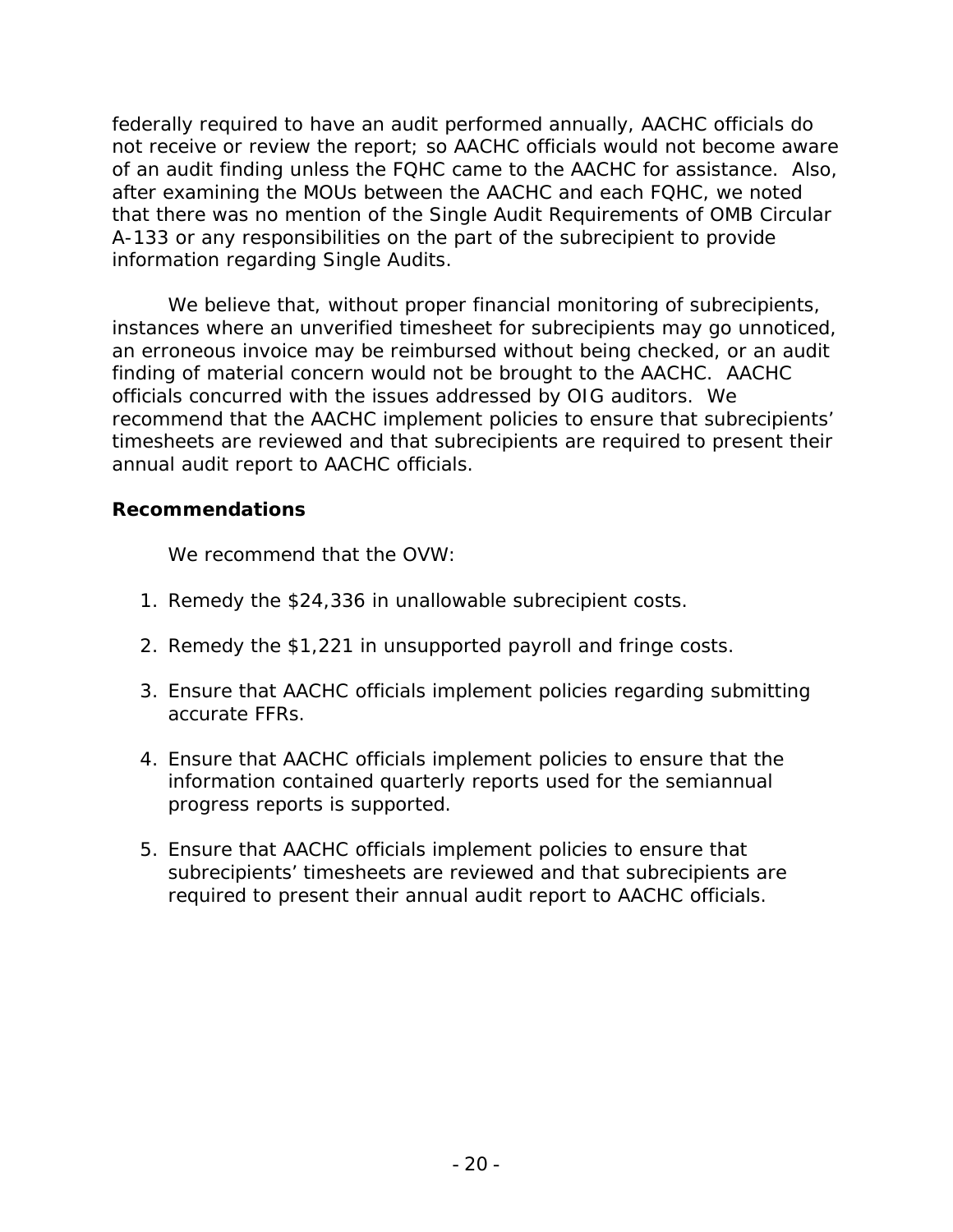# **OBJECTIVES, SCOPE, AND METHODOLOGY**

The purpose of this audit was to determine whether reimbursements claimed for costs under the grant were allowable, supported, and in accordance with applicable laws, regulations, guidelines, and terms and conditions of the grant, and to determine program performance and accomplishments. The objective of our audit was to review performance in the following areas: (1) internal control environment; (2) drawdowns; (3) grant expenditures, including personnel and indirect costs; (4) budget management and control; (5) matching; (6) property management; (7) program income; (8) financial and progress reports; (9) grant requirements; (10) program performance and accomplishments; and (11) monitoring of subrecipients and contractors. We determined that matching costs, indirect costs, program income, and monitoring of contractors were not applicable to this grant.

We conducted this performance audit in accordance with generally accepted government auditing standards. Those standards require that we plan and perform the audit to obtain sufficient, appropriate evidence to provide a reasonable basis for our findings and conclusions based on our audit objectives. We believe that the evidence obtained provides a reasonable basis for our findings and conclusions based on our audit objectives. Our audit concentrated on, but was not limited to, the award of the grant on September 19, 2007, through March 31, 2010. This was an audit of Rural Domestic Violence, Dating Violence, Sexual Assault, and Stalking Assistance Program Grant No. 2007-WR-AX-0001 The AACHC has drawn down a total of \$940,871 in drawdowns through March 31, 2010.

We tested compliance with what we consider to be the most important conditions of the grant. Unless otherwise stated in our report, the criteria we audit against are contained in the Office of Justice Programs Financial Guide and the award documents.

In conducting our audit, we performed sample testing in six areas, which were drawdowns, grant expenditures, personnel expenditures, FSRs and FFRs, Progress Reports, and grant employees working outside of the AACHC. In this effort, we employed a judgmental sampling design to obtain broad exposure to numerous facets of the grants reviewed, such as dollar amounts or expenditure category. We identified samples of 12 of 12 drawdowns (which included all drawdowns made as of the date of our fieldwork), 41 of 862 grant expenditures, 4 of 5 progress reports, 4 of 10 FSRs and FFRs, and 5 of 7 grant-funded personnel who work outside of the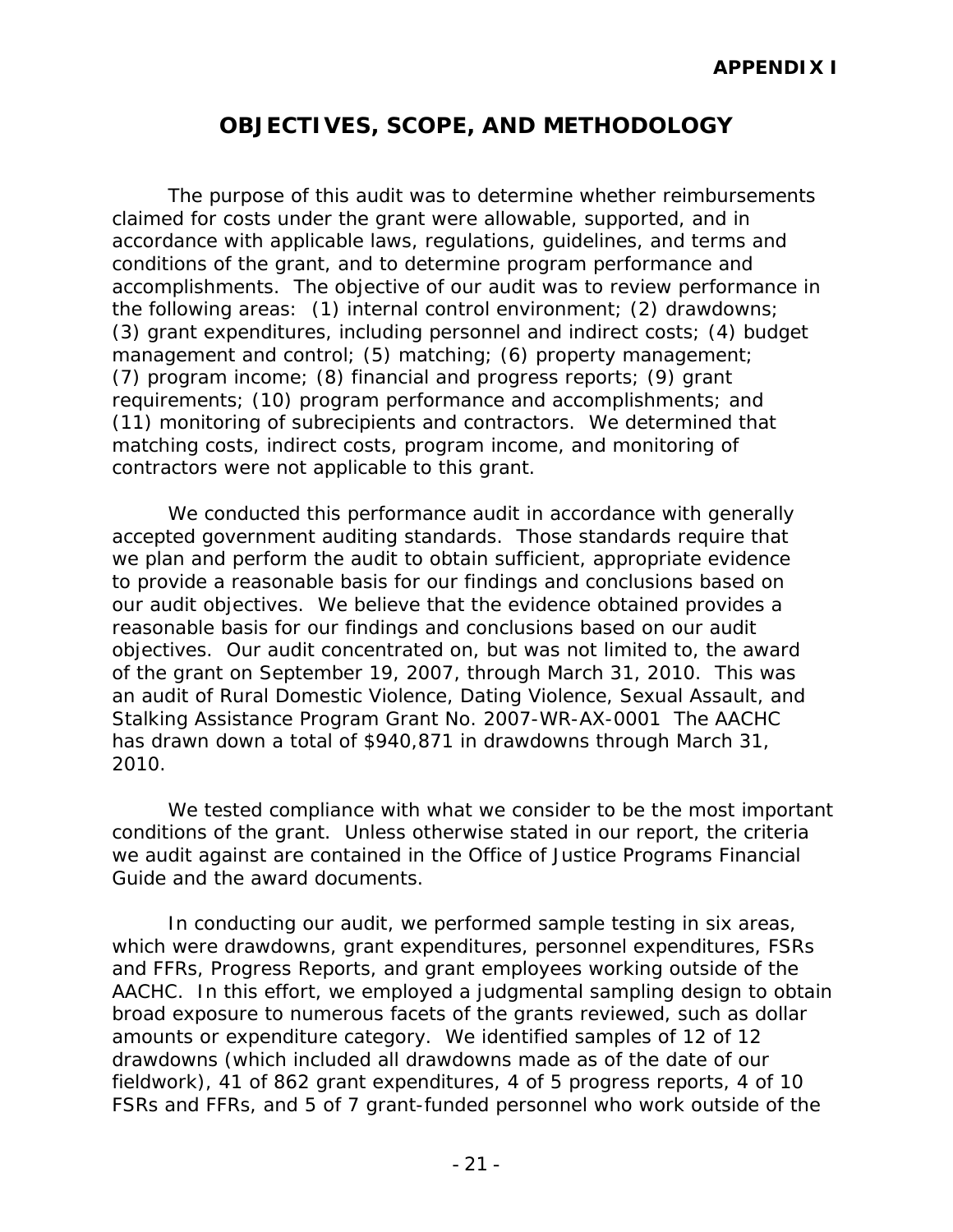AACHC. It should also be noted that we had originally selected a judgmental sample of 40 transactions for transaction testing, totaling \$253,175. During transaction testing, we were informed that five of the transactions we had selected had been reversed out previously and that one transaction was pending to be reversed. Therefore, we selected six new transactions and our sample changed to 41 transactions totaling \$261,053. This non-statistical sample design does not allow projection of the test results to the universes from which the samples were selected.

In addition, we evaluated performance to grant objectives, and evaluated the grantee's monitoring of subrecipients. However, we did not test the reliability of the financial management system as a whole and reliance on computer based data was not significant to our objective.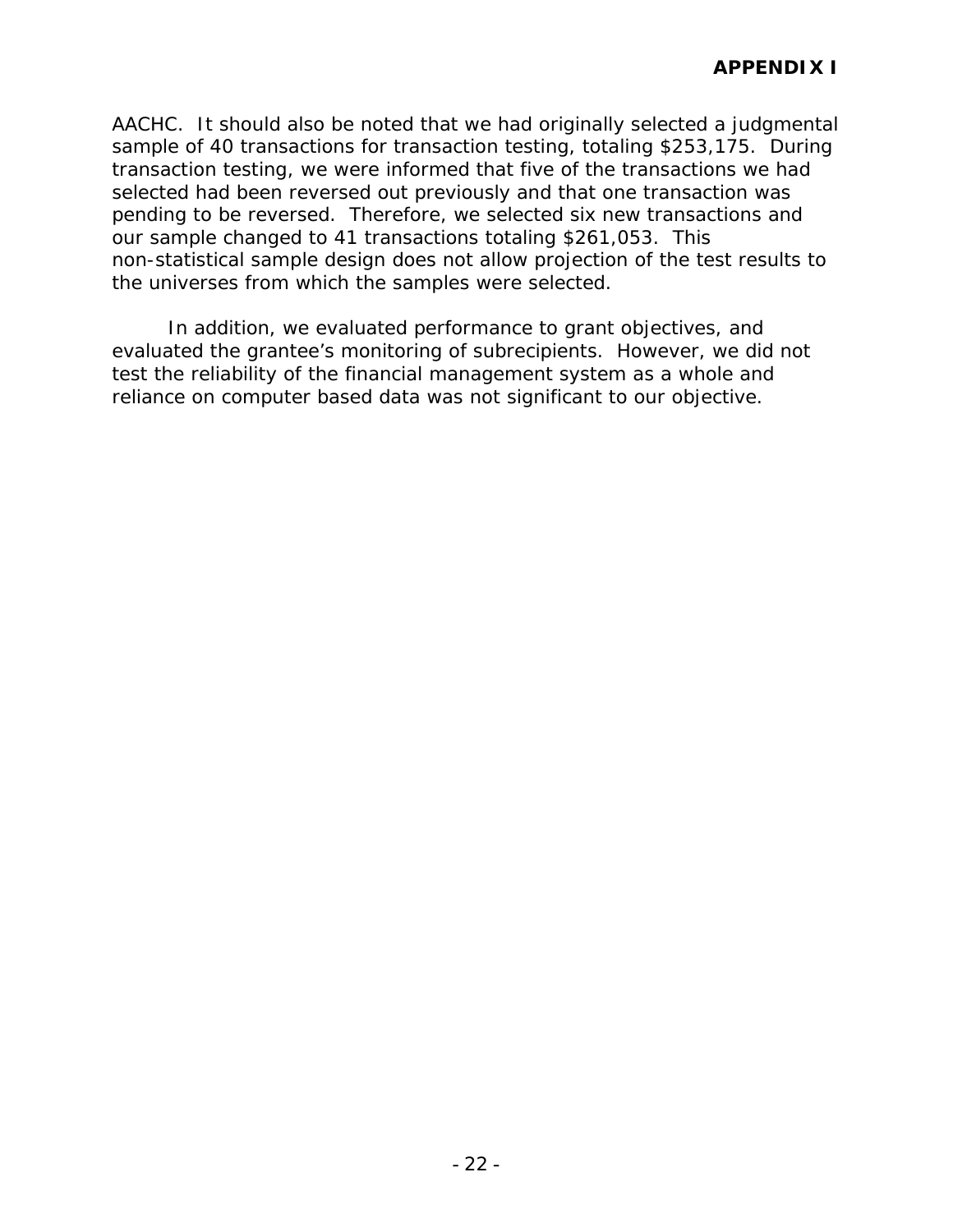| <b>QUESTIONED COSTS:</b>             | <b>AMOUNT</b> | <b>PAGE</b> |
|--------------------------------------|---------------|-------------|
|                                      | 24,336        | 10          |
| <b>Unsupported Payroll Costs</b>     | 1,091         | 12          |
| <b>Unsupported Fringe Costs</b>      | 130           | $12 - 13$   |
| <b>Total Questioned Costs:</b>       | \$25,557      |             |
| <b>TOTAL DOLLAR-RELATED FINDINGS</b> | \$25,557      |             |

# **SCHEDULE OF DOLLAR-RELATED FINDINGS**[4](#page-28-0)

<span id="page-28-0"></span> $\frac{1}{4}$  Questioned Costs are monies spent that, at the time of the audit, do not comply with legal requirements, or are unsupported, unbudgeted, or are unnecessary or unreasonable. They can be recoverable or nonrecoverable.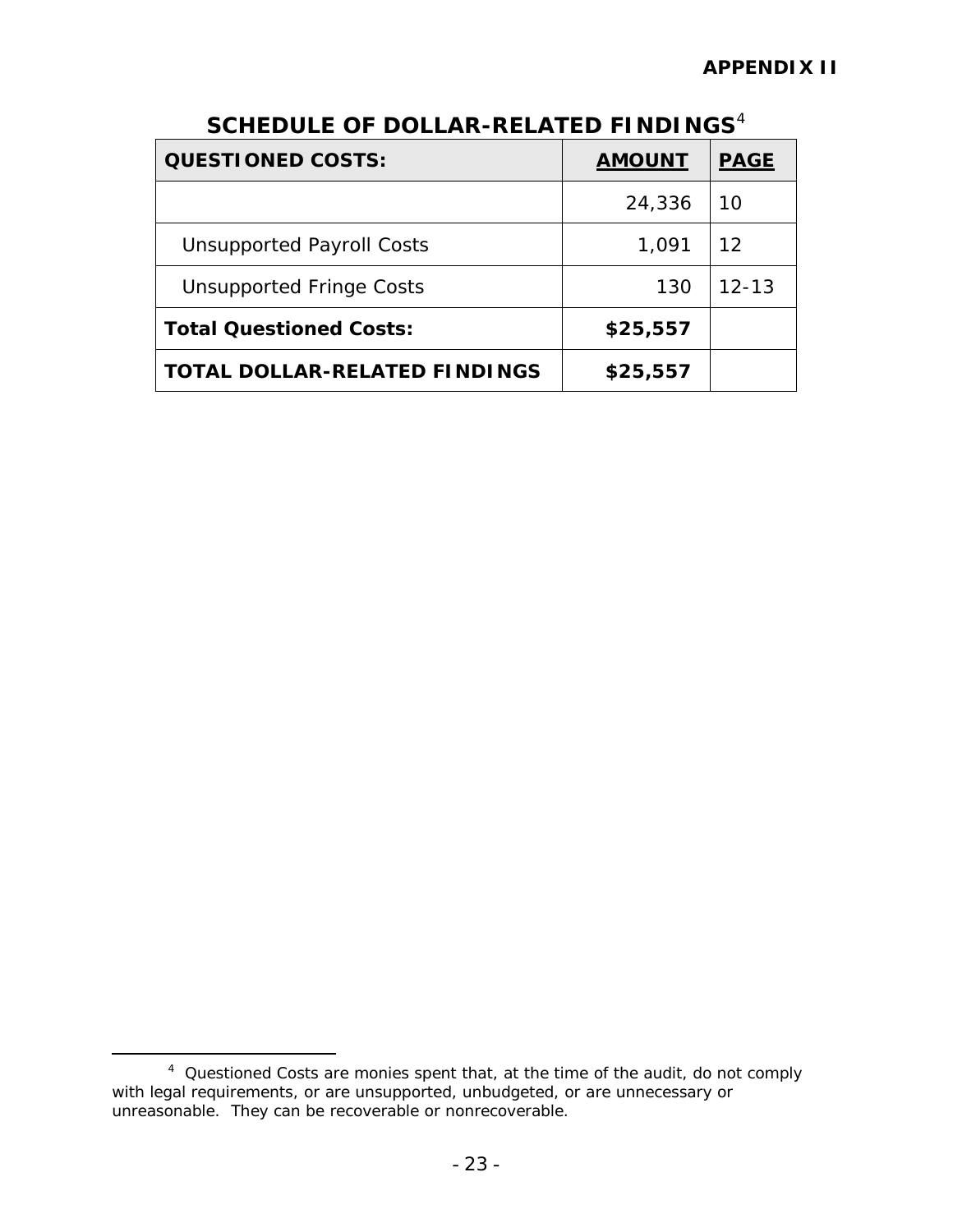# **DETAILED QUESTIONED COSTS**

### **DETAILED UNALLOWABLE SUBRECIPIENT COSTS**

| <b>Transaction</b>               | <b>DATE</b> | <b>AMOUNT</b> |
|----------------------------------|-------------|---------------|
| <b>Mariposa Community Health</b> | 11/12/2009  | \$24,336      |
| Center                           |             |               |
| TOTAL UNALLOWABLE SUBRECIPIENT   |             | \$24,336      |
| <b>COSTS:</b>                    |             |               |

#### **DETAILED UNSUPPORTED PAYROLL COSTS**

| <b>POSITION</b>                      | <b>DATE</b> | <b>AMOUNT</b> |
|--------------------------------------|-------------|---------------|
| <b>Chief Executive Officer</b>       | 08/14/2008  | \$61          |
| <b>Financial Services Director</b>   | 08/14/2008  | 233           |
| Controller                           | 08/14/2008  | 130           |
| <b>Director of Clinical Programs</b> | 08/14/2008  | 543           |
| <b>Executive Assistant to the</b>    | 08/14/2008  | 125           |
| <b>Chief Executive Officer</b>       |             |               |
| <b>TOTAL UNSUPPORTED PAYROLL:</b>    |             | \$1,091       |

### **DETAILED UNSUPPORTED FRINGE COSTS**

| <b>POSITION</b>                        | <b>DATE</b> | <b>AMOUNT</b> |
|----------------------------------------|-------------|---------------|
| <b>Chief Executive Officer</b>         | 08/14/2008  | \$5           |
| <b>Financial Services Director</b>     | 08/14/2008  | 43            |
| Controller                             | 08/14/2008  | 15            |
| <b>Director of Clinical Programs</b>   | 08/14/2008  | 50            |
| Executive Assistant to the             | 08/14/2008  | 16            |
| <b>Chief Executive Officer</b>         |             |               |
| <b>TOTAL UNSUPPORTED FRINGE COSTS:</b> |             | \$130         |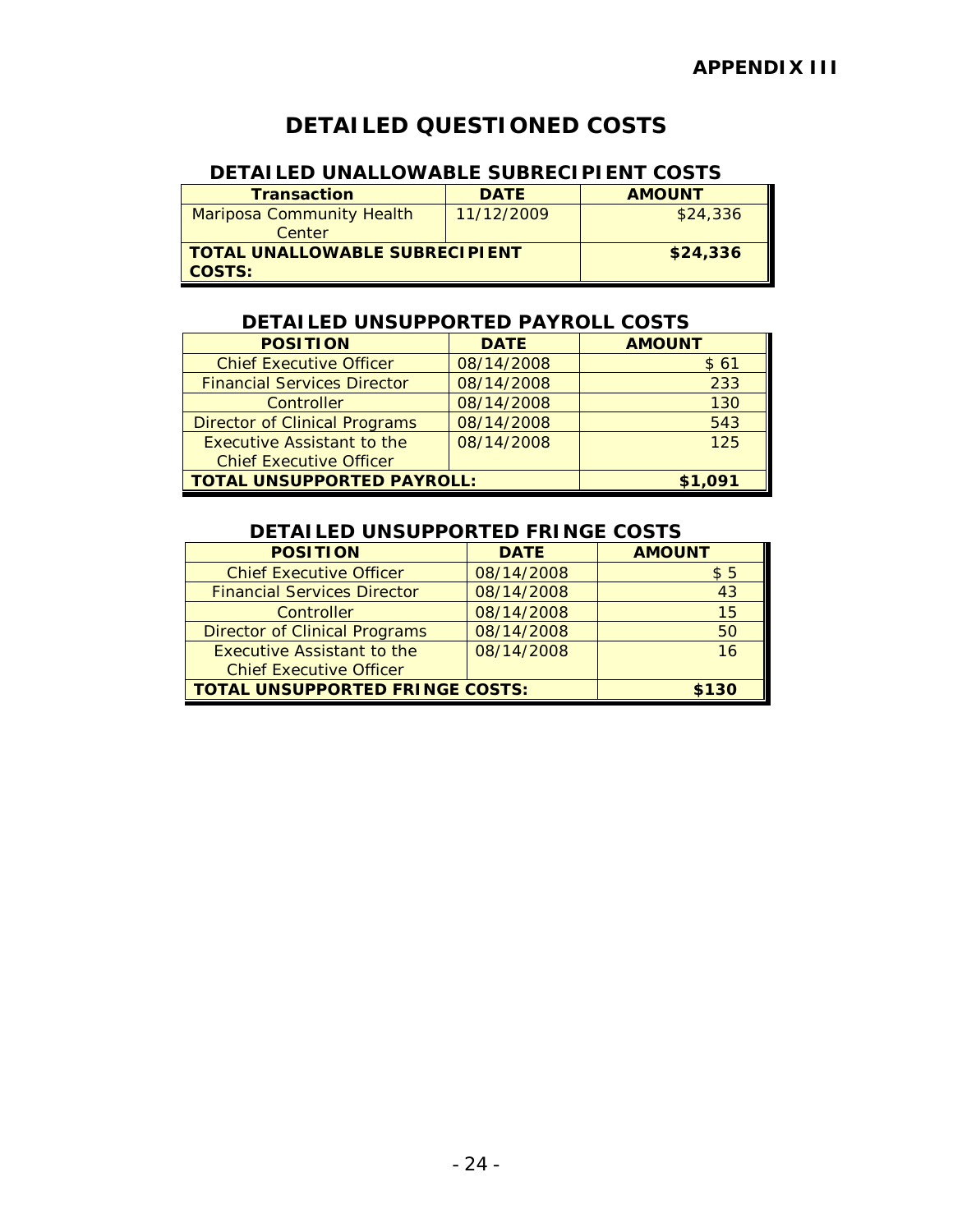# **ARIZONA ASSOCIATION OF COMMUNITY HEALTH CENTERS RESPONSE TO THE DRAFT REPORT**

Official Response to Draft Audit Report Office on Violence Against Women Rural Domestic Violence, Dating Violence, Sexual Assault, and Stalking Assistance Program Grant # 2007-WR-AX-0001 Domestic Violence Medical Advocacy Program for Rural Communities

> Arizona Association of Community Health Centers September 14, 2010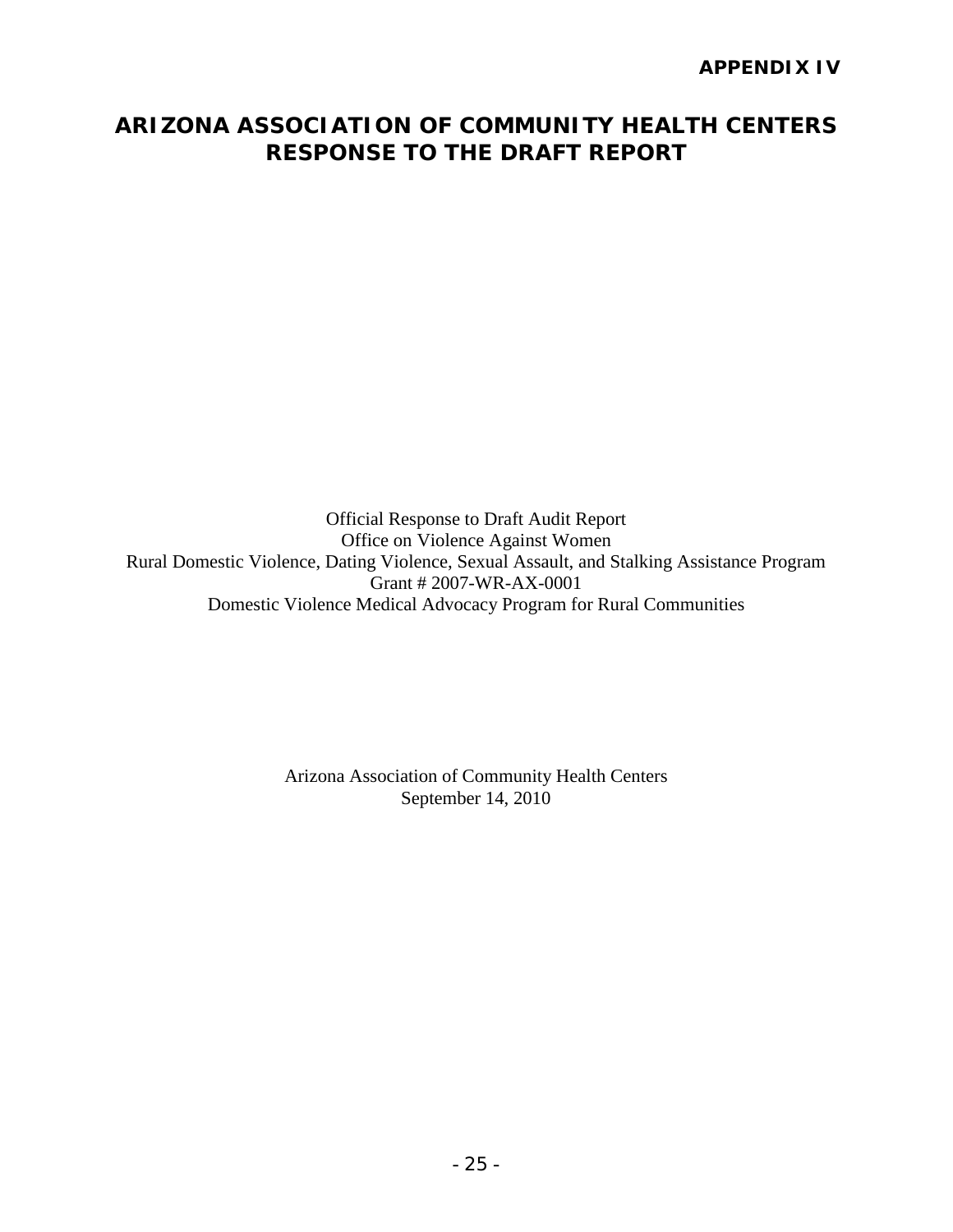#### **Overview**

 This document details the Arizona Association of Community Health Centers' (AACHC) official response to the draft audit report in two sections. The first section (titled Changes Requested) identifies inaccurate information presented in the draft audit report which the AACHC respectfully requests be edited to accurately reflect the organization and its activities, programs, and partners. The second section (titled Response to Recommendations) details actions taken to address the recommendations provided to the Office on Violence Against Women by the Office of the Inspector General through this draft audit report.

#### **Section I: Changes Requested**

 The AACHC respectfully seeks the following changes, listed by page number, to the draft audit report to clarify details provided regarding the AACHC and its activities, programs, and partners:

- 1) Page ii: The provider network for the uninsured detailed in the last paragraph (HealthCare Connect) was created in 2003, and while initially funded by HRSA, the HRSA funding went away for this program (as well as Community Access Programs across the country) in 2007.
- 2) Page ii: AACHC assists health centers in accelerating eligibility determination by providing training and technical assistance regarding the Health-e Arizona web-based eligibility portal.
- 3) Page 3- Please see number one above.
- 4) Page 3- In the third paragraph, it should be noted that AACHC, in partnership with AzCADV, works with five of Arizona's FQHC *sites*; the project includes 4 FQHCs at 5 sites.
- 5) Page 3- North Country Community Health Center should read North Country HealthCare
- 6) Page 6- In the first paragraph, might you be able to clarify? As it reads now, progress reports were noted as inaccurate, but was there any data that was gathered that supports that statement or is it assumed to be so because of perceived deficiencies in data monitoring? Or is this paragraph referring to inaccurate Financial Reports?
- 7) Page 18- The last two bullet points in the chart appeared in a newsletter published by the Arizona Coalition Against Domestic Violence (which included an article on our program) and are unrelated to our Rural Grant Program. They appear later in the newsletter as information on services that AzCADV has provided for the state of Arizona and are not provided by nor paid for out of our grant funds. We do not have a hotline.
- 8) Page 20- In the second paragraph, in-person quarterly meetings took place in person during the first two years of the project. Since supplemental funding was received on October 1, 2009, quarterly meetings have taken place on the following dates: December 14, 2009 (in-person), March 25, 2010 (in-person), June 17, 2010 (via Webex). The next meeting is scheduled for September 16, 2010 (in-person). It is noted in the project scope of work that some quarterly meetings will be conducted via Webex due to the cost of bringing all the advocates to a central location (Phoenix).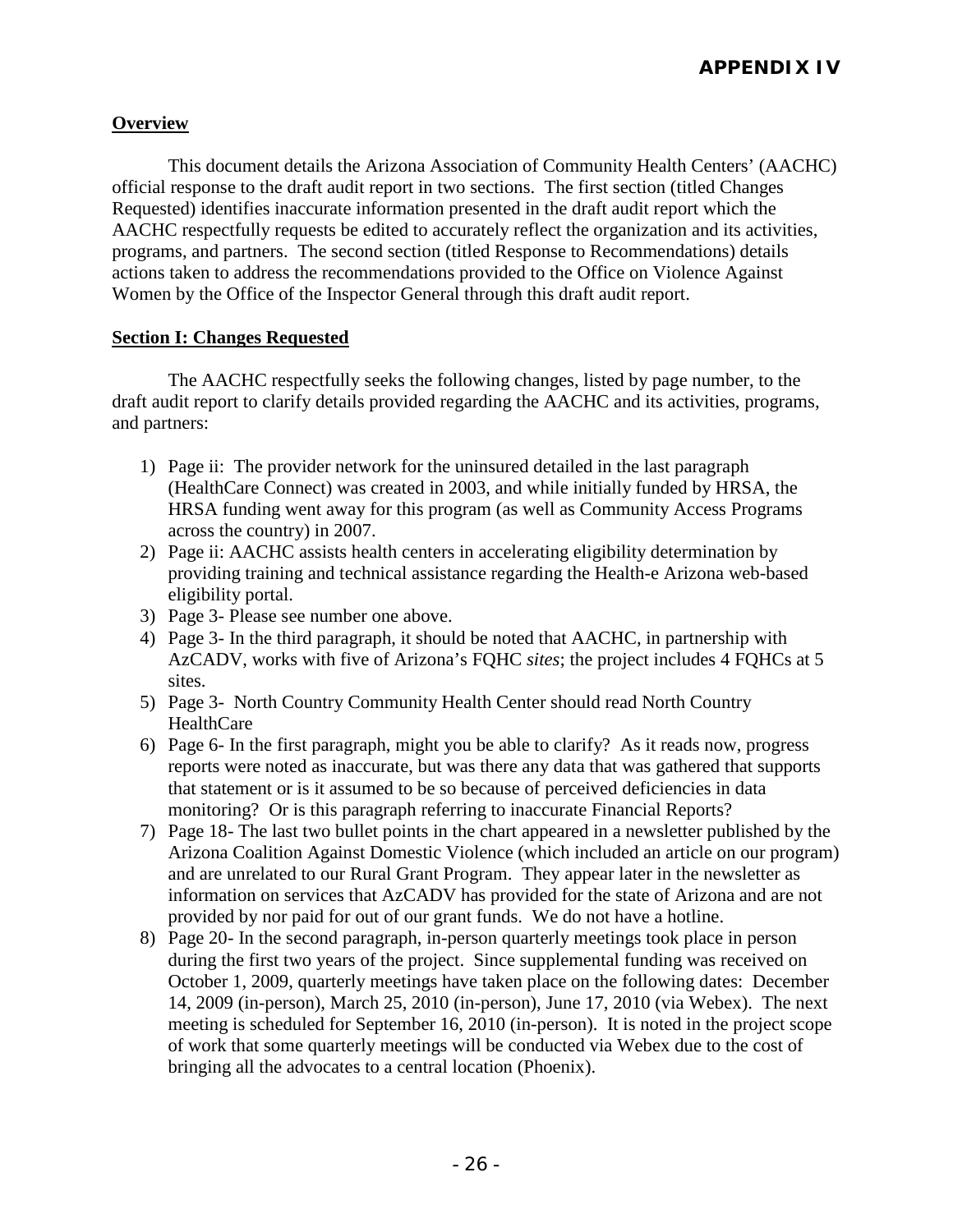9) Page 20- The financial trends analysis was part of a particular project unrelated to the Rural Program Grant in which AACHC received HRSA planning grant funds and was able to pay an outside company to conduct a financial trends analysis for interested health centers as part of that grant project. Ultimately, a number of health centers chose not to participate, as they felt their audit information was proprietary and were concerned about it being shared with AACHC or other health centers, despite assurances that each health center would only receive its own report and an aggregate (which AACHC would receive as well), with no individual health center information being shared with another health center or AACHC.

AACHC is able to provide additional information on any of the above requests if needed.

#### **Section II: Response to Recommendations**

*1. Remedy the \$24,336 in unallowable sub-recipient costs.*

As noted in the draft audit report, this charge was erroneously billed to the Rural Program Grant when it should have been billed to a grant that the AACHC received from the Arizona Attorney General's Office. AACHC was unable to reverse the transaction until the annual Single Audit, which was conducted at the same time as the Rural Program Audit, was completed. The annual Single Audit has been completed, and supporting documentation demonstrating reversal of this expenditure is attached (Attachments A & B).

#### *2. Remedy the \$1,221 in unsupported payroll and fringe costs.*

As the draft audit report documents, AACHC did not revise timesheets in a timely fashion in the past. As a result, the timesheets for the pay period documented did not accurately reflect time spent on the grant project. However, as the report also notes, the time for which personnel was paid was for grant-related activities and was in compliance with the approved grant budget. In reviewing subsequent payroll files, the draft audit report notes that timesheets were accurate, demonstrating that this issue, once identified, was resolved.

#### *3. Ensure that AACHC officials implement policies regarding submitting accurate FFRs.*

As noted in response to recommendations made at the Financial Monitoring Site Visit which took place February 18, 2010, procedures have been implemented to ensure that all expenditures are reported in a timely manner in the future. As a result, there should be no further adjustments in subsequent Federal Financial Reports (FFRs). The discrepancy in amount reported versus amount spent is likely a result of sub-recipients submitting invoices for monthly reimbursement on varying schedules. This resulted in funds not having been expended at the time the reporting took place but later being booked to the appropriate months within the accounting system as the invoices were received (per Generally Accepted Accounting Principles). In order to rectify this discrepancy, the Association has implemented a policy that sub-recipients must submit invoices no later than 15 days following the end of the month. Health Centers have been notified of this policy via written communication, and this information has been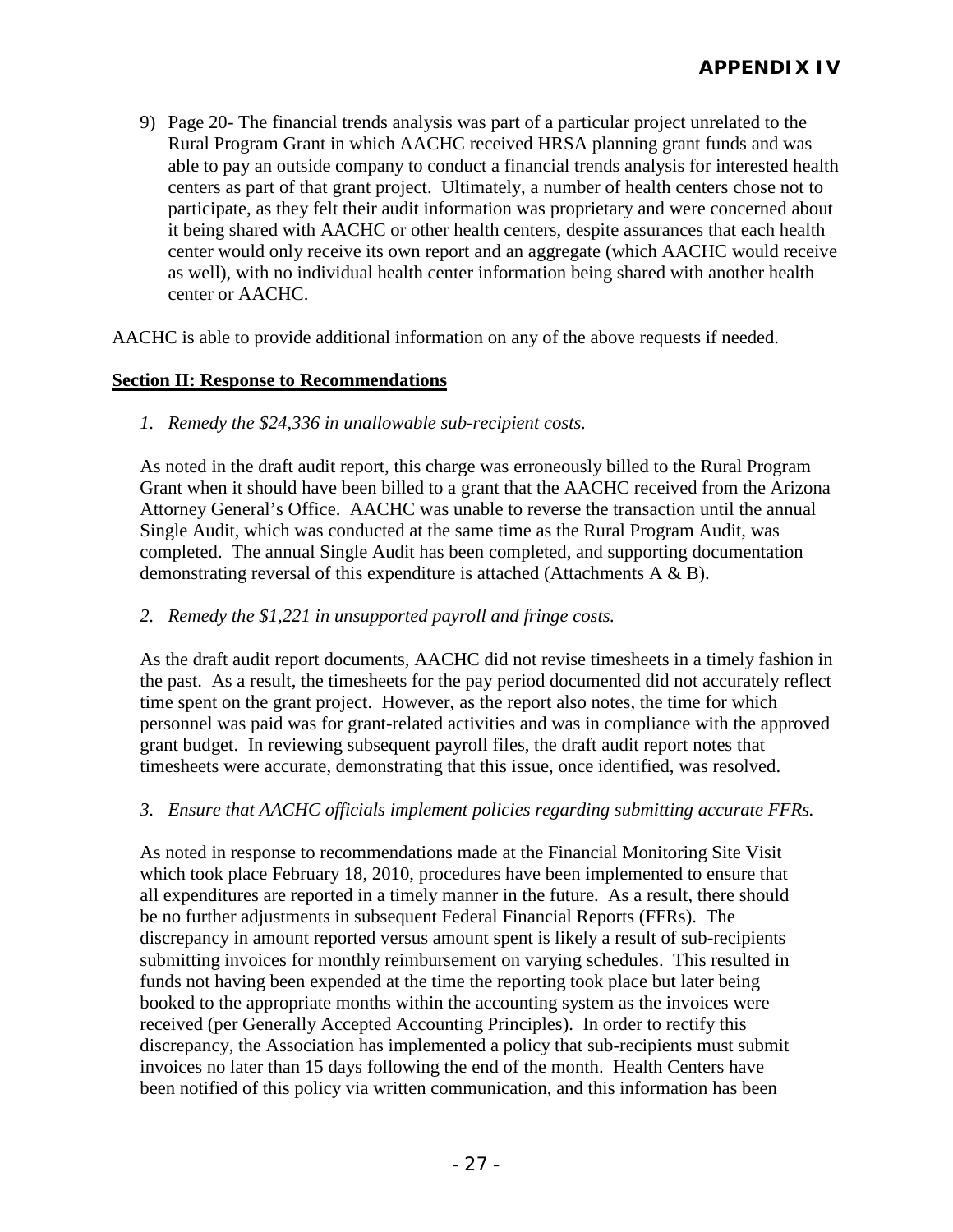added to the program policy and procedure guide that each participating health center CEO, advocate, and advocate supervisor has received. Additionally, the Project Director requested each health center to identify a financial contact to whom she can send a reminder regarding the invoices. On the fifth of each month, the Project Director now sends a reminder email regarding the invoices to ensure timely submittal.

*4. Ensure that AACHC officials implement policies to ensure that the information contained in quarterly reports used for the semi-annual progress reports are supported with adequate supporting documentation.* 

The AACHC is committed to complying with grant requirements and respectfully asks for further clarification and recommendations regarding this issue. Additional methods of gathering information to assess accuracy of reporting have included:

1) Monthly Conference Calls and Quarterly Meetings where challenging cases are discussed as a group (without identifying information)

2) Site visits- where cases may be discussed with the Project Director and AzCADV Director of Domestic Violence Services (without identifying information)

3) Phone calls to the Project Director on an ongoing basis regarding needs of clients, resources available, use of emergency safety funds and other challenges.

Comparing these discussions to information provided in the advocate quarterly reports is another method of assessing completeness and accuracy.

The Project Director and advocates have received training on maintaining confidentiality, and of particular concern in these small, rural communities is that redacting a name may not be enough to eliminate identifying information if anyone else sees the documentation the advocate is providing to the Project Director. Specific guidance as to how this recommendation could be actualized without compromising client confidentiality in any way would be helpful.

*5. Ensure that AACHC officials implement policies to ensure that subrecipients' timesheets are reviewed and that subrecipients are required to present their annual audit report to AACHC officials.*

As the AACHC, each FQHC is required (according to OMB Circular A-133) to undergo a Single Audit annually. As noted in the draft audit report, the AACHC has previously requested audit reports from member health centers. Health Centers have been hesitant to submit what they see as proprietary information. However, their annual audit reports are reviewed by their individual boards of directors as well as by the federal government. As any other organization undergoing an audit, health centers are required to respond to recommendations or take corrective action on issues found as a result of their audit. Failure to do so can result in elimination of federal funding from the Health Resources and Services Administration (HRSA), which establishes their existence as an FQHC, and dissolution of their organization.

As the domestic violence advocates are employees of the health centers and are held accountable to individual health center policies, not only is it incumbent upon their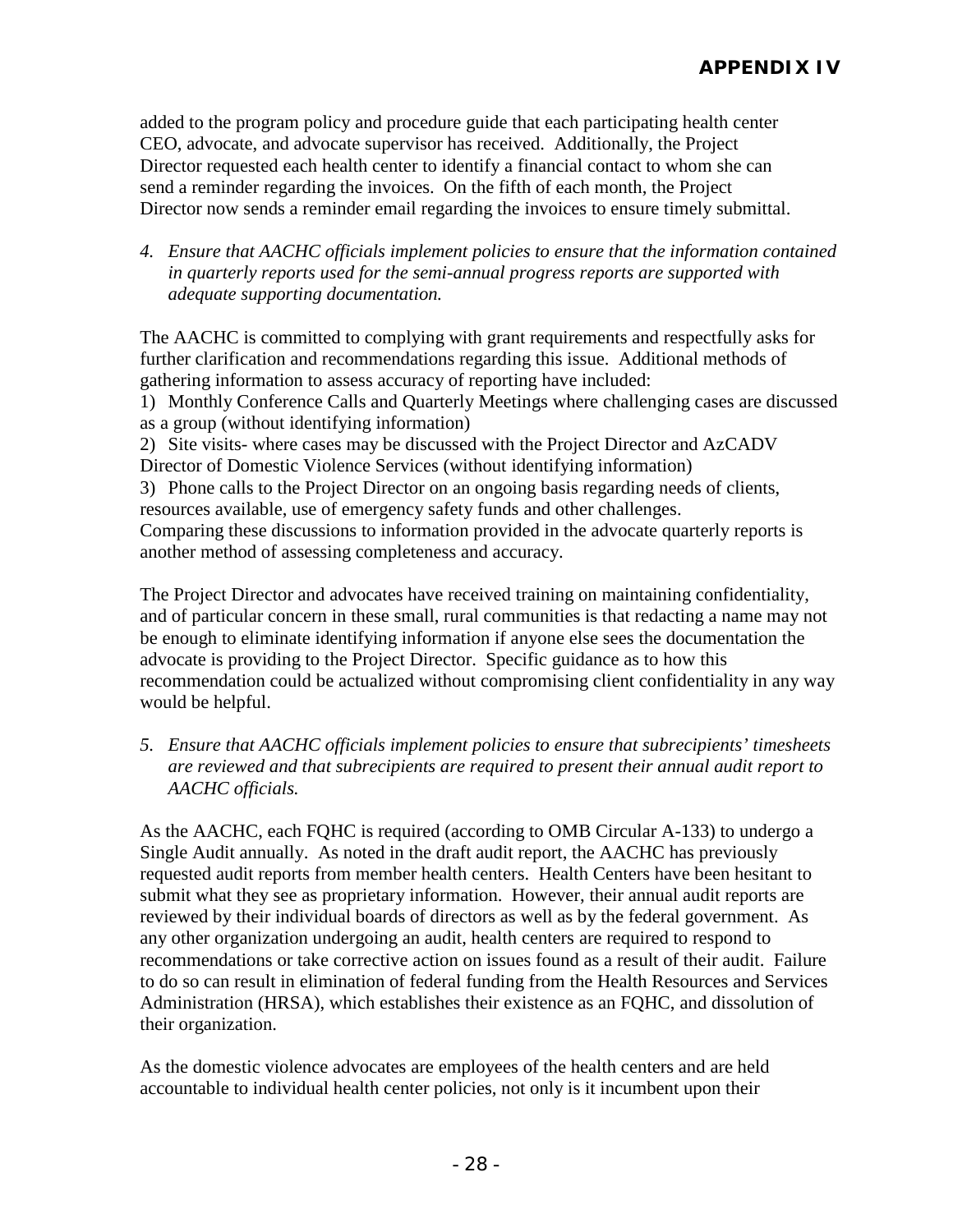supervisors to review their time sheets for accuracy, but timesheet/payroll review should be occurring during their annual audit as well. All advocates work solely on this project and do not spend additional time on other projects. Currently, health centers submit invoices to AACHC to cover a portion of advocate salary, fringe benefits, and overhead. Additionally, per program policies, the only other invoices which health centers might submit to the Project Director would be for travel expenses outlined as part of the project sub-recipient agreements or reimbursement for emergency safety assistance to clients. Again, these additional expenses must be reviewed and approved by the Project Director, as detailed in the Program Policy and Procedure Manual.

The AACHC reserves the right to question any invoices received and has done so with health centers in the past if invoices received seemed unreasonable or inappropriate. Because the Project Director maintains daily contact with the advocates, she is able to assess whether trip expenses are reasonable and allowable because she is aware of details of each advocate's travel and has been involved in the planning of that travel.

Again, the AACHC is committed to complying with grant requirements and respectfully asks for further clarification and specific recommendations regarding this issue.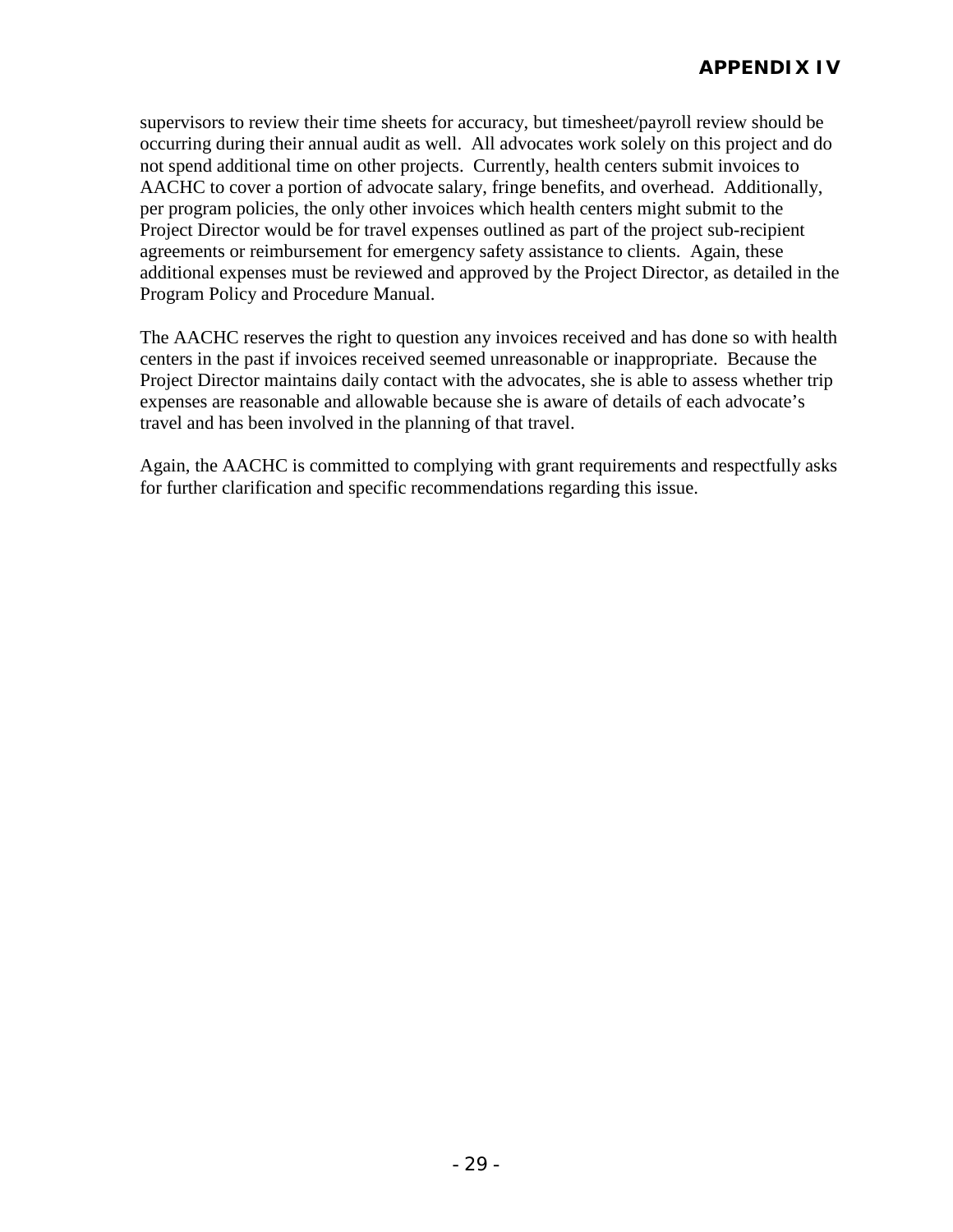# **OFFICE OF THE INSPECTOR GENERAL, AUDIT DIVISION, COMMENTS ON ARIZONA ASSOCIATION OF COMMUNITY HEALTH CENTERS RESPONSE TO THE DRAFT REPORT**

The Office of the Inspector General (OIG), Audit Division, provided a draft of this audit report to the Office on Violence against Women (OVW) and to the Arizona Association of Community Health Centers (AACHC). AACHC included comments on the report regarding details of the AACHC and its activities, programs, and partners. We have addressed these comments and have made necessary changes to the final report to address these comments. In addition, the OIG, Audit Division, has identified issues in AACHC's response to our draft report (see Appendix IV) that we believe should be addressed. As a result, we are providing the following comments on AACHC's response to the draft report.

AACHC's response to recommendation 2 on page 27 of this report states:

*As the draft audit report documents, AACHC did not revise timesheets in a timely fashion in the past. As a result, the timesheets for the pay period documented did not accurately reflect time spent on the grant project. However, as the report also notes, the time for which personnel was paid was for grant-related activities and was in compliance with the approved grant budget. In reviewing subsequent payroll files, the draft audit report notes that timesheets were accurate, demonstrating that this issue, once identified, was resolved.*

According to the *OJP Financial Guide*, where salaries apply to the execution of two or more grant programs, cost activities, project periods, and/or overlapping periods, proration of costs to each activity must be made based on time and/or effort reports. These reports should: reflect an after-the-fact distribution of the actual activity of each employee; account for the total activity of each employee; be prepared at least monthly; coincide with one or more pay periods; and be signed by the employee. These reports should also be reviewed and approved on a regular basis by a supervisory official having first-hand knowledge of the work performed. The approving official should document the review and approval by signing or initialing each employee's time and/or effort report.

During our analysis, we found that the percentage of time spent on the grant on AACHC timesheets did not support the percentage of salary that AACHC employees were being paid using grant funds. Therefore, even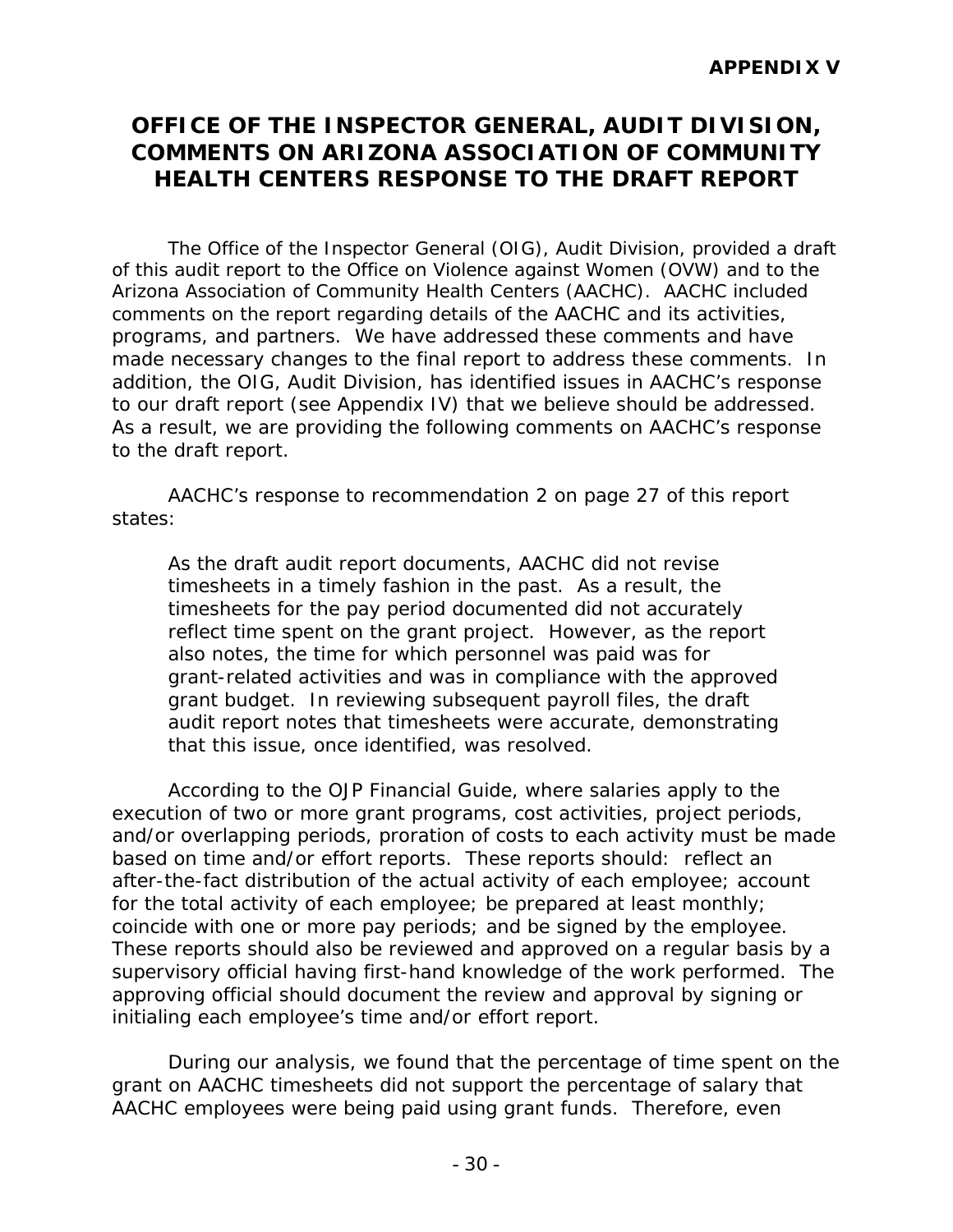though the rates used in timesheets was later remedied, the percentage of time spent on the grant on AACHC timesheets still does not support the percentage of salary that AACHC employees were being paid using grant funds. As a result, we still consider the \$1,091 in wages and \$130 in fringe benefits unsupported.

AACHC's response to recommendation 4 on page 28 of this report states:

*The AACHC is committed to complying with grant requirements and respectfully asks for further clarification and recommendations regarding this issue. Additional methods of gathering information to assess accuracy of reporting have included:*

- *4) Monthly Conference Calls and Quarterly Meetings where challenging cases are discussed as a group (without identifying information)*
- *5) Site visits- where cases may be discussed with the Project Director and AzCADV Director of Domestic Violence Services (without identifying information)*
- *6) Phone calls to the Project Director on an ongoing basis regarding needs of clients, resources available, use of emergency safety funds and other challenges.*

*Comparing these discussions to information provided in the advocate quarterly reports is another method of assessing completeness and accuracy.* 

*The Project Director and advocates have received training on maintaining confidentiality, and of particular concern in these small, rural communities is that redacting a name may not be enough to eliminate identifying information if anyone else sees the documentation the advocate is providing to the Project Director. Specific guidance as to how this recommendation could be actualized without compromising client confidentiality in any way would be helpful.*

According to the *OJP Financial Guide*, the funding recipient agrees to collect data appropriate for facilitating reporting requirements established by Public Law 103-62 for the Government Performance and Results Act. The funding recipient will ensure that valid and auditable source documentation is available to support all data collected for each performance measure specified in the program solicitation.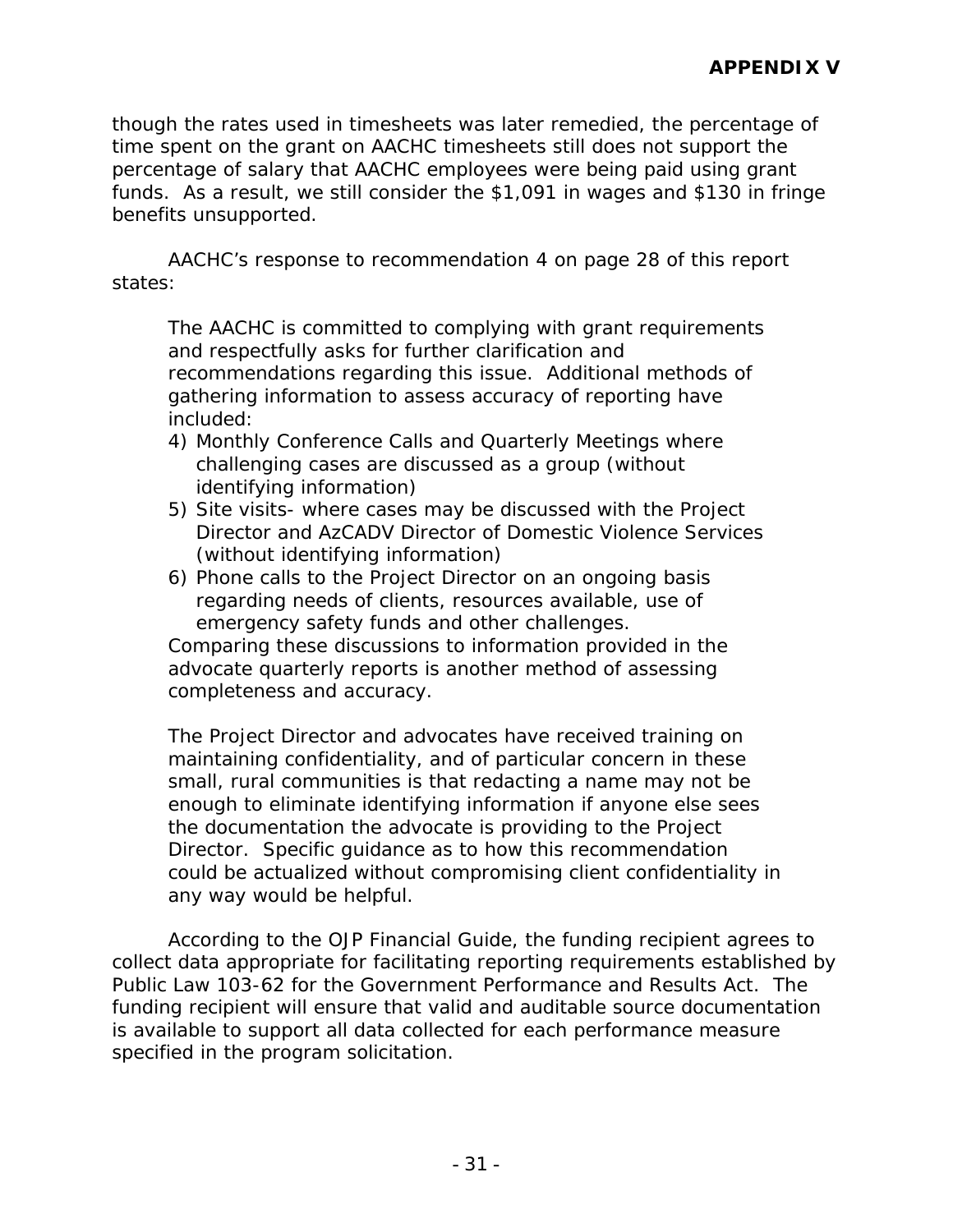As stated by the AACHC, there are already activities used to monitor the progress of subrecipients. However, we noted that there are no steps taken to verify the data used in Progress Reports. We acknowledge that maintaining confidentiality should be a high concern. However, we believe that the verification of data would not require documentation of the data itself or for the patient information to leave where it is securely stored, and the only documentation that would be necessary would be notations that the verification occurred.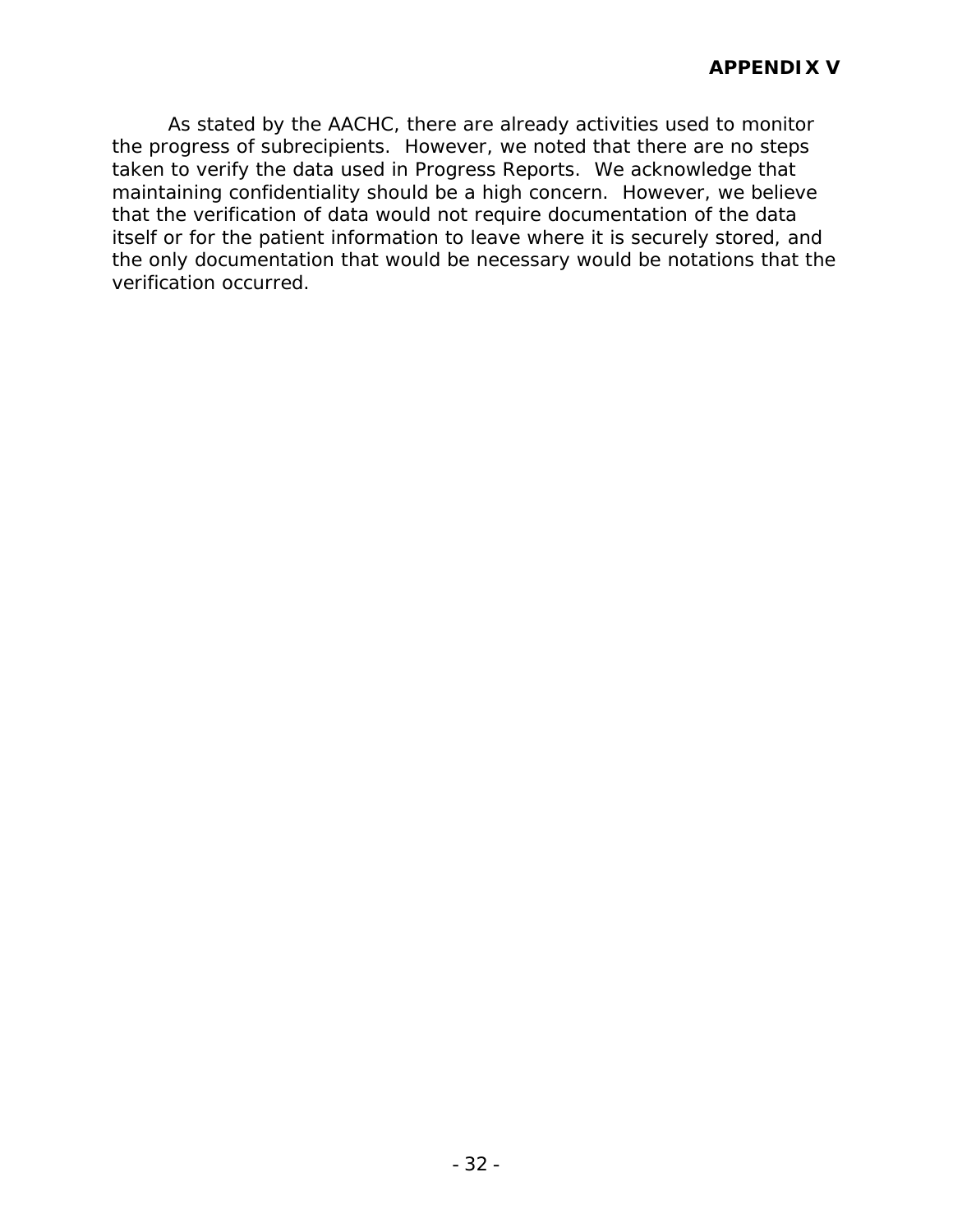### **APPENDIX VI**

# **OFFICE ON VIOLENCE AGAINST WOMEN RESPONSE TO THE DRAFT REPORT**

September 28, 2010

#### **MEMORANDUM**

| TO:             | David Sheeren<br>Regional Audit Manager<br>Denver Regional Audit Office                                                                                                                                        |
|-----------------|----------------------------------------------------------------------------------------------------------------------------------------------------------------------------------------------------------------|
| FROM:           | Susan B. Carbon                                                                                                                                                                                                |
|                 | Director                                                                                                                                                                                                       |
|                 | Office on Violence Against Women                                                                                                                                                                               |
|                 | <b>Rodney Samuels</b>                                                                                                                                                                                          |
|                 | <b>Audit Liaison</b>                                                                                                                                                                                           |
|                 | Office on Violence Against Women                                                                                                                                                                               |
| <b>SUBJECT:</b> | Response to the Draft Audit Report – Rural Domestic Violence, Sexual<br>Assault, and Stalking Assistance Program Grant Awarded to Arizona<br>Association of Community Health Centers, Phoenix, Arizona (AACHC) |
|                 |                                                                                                                                                                                                                |

This memorandum is in response to your correspondence dated August 26, 2010 transmitting the above draft audit report for Arizona Association of Community Health Centers (AACHC). We consider the subject report resolved and request written acceptance of this action from your office.

The report contains **five** recommendations and **\$25,557** in unallowable and unsupported costs. The Office on Violence Against Women (OVW) agrees with the recommendations and is committed to working with the grantee to address each item and bring them to a close as quickly as possible. The following is an analysis of the audit recommendations:

#### **1) Remedy the \$24,336 in unallowable subrecipient costs**.

OVW agrees with this recommendation. We will coordinate with AACHC to obtain the necessary support to remedy the \$24,336 in unallowable subrecipient costs.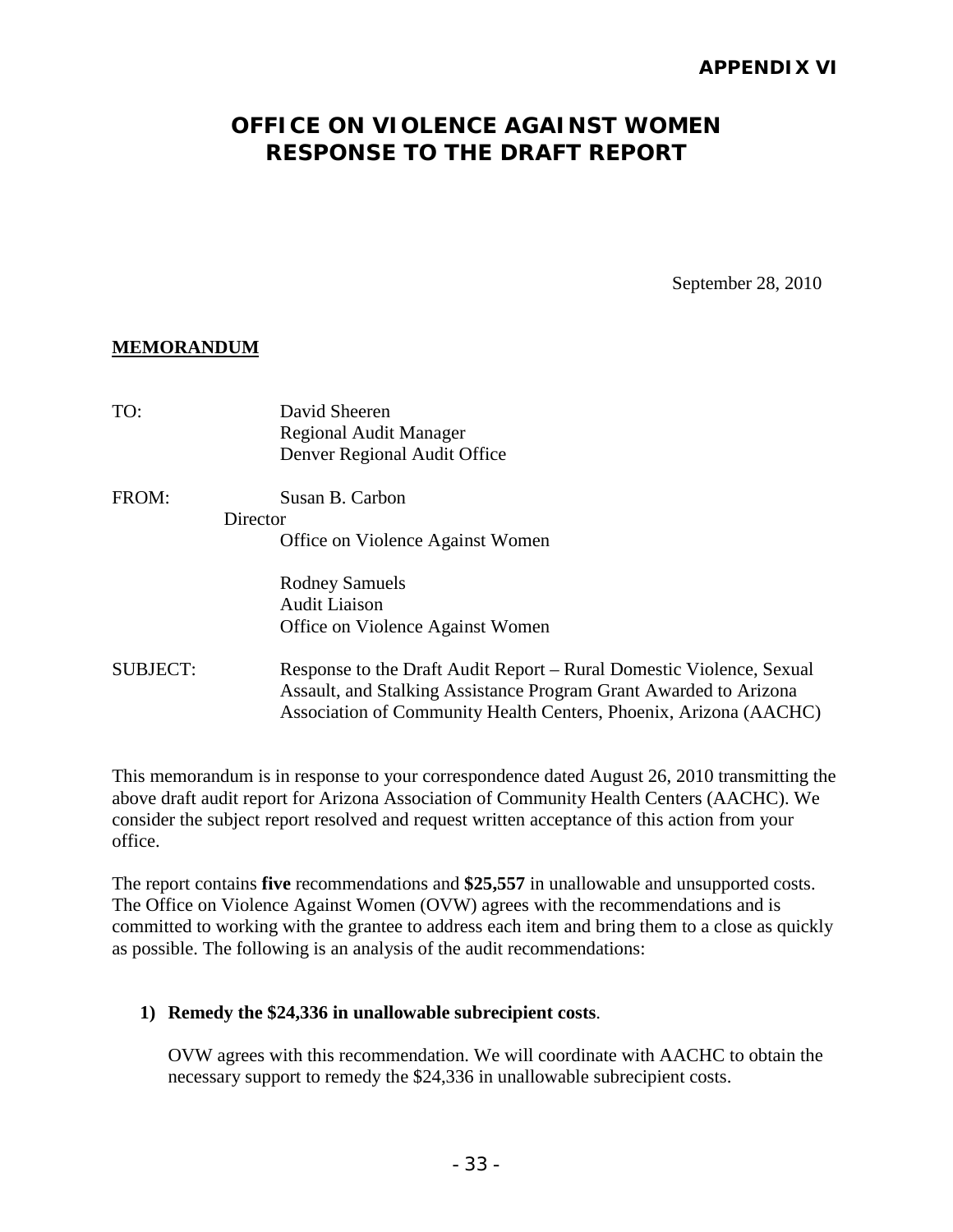#### **2) Remedy the \$1,221 in unsupported payroll and fringe costs.**

OVW agrees with this recommendation. We will coordinate with AACHC to obtain the necessary support to remedy the \$1,221 in unsupported payroll and fringe costs.

#### **3) Ensure that AACHC Officials implement policies regarding submitting accurate FFRs.**

OVW agrees with this recommendation. We will coordinate with AACHC to obtain a copy of the newly implemented policies written to ensure that accurate FFRs are submitted.

#### **4) Ensure that AACHC Officials implement policies to ensure that the information contained quarterly reports used for the semi-annual progress reports are supported with adequate supporting documentation.**

OVW agrees with this recommendation. We will coordinate with AACHC to obtain a copy of the newly implemented policies written to ensure that the information contained quarterly reports used for the semi-annual progress reports are supported with adequate documentation.

#### **5) Ensure that AACHC Officials implement policies to ensure that subrecipients' timesheets are reviewed and that subrecipients are required to present their annual audit report to AACHC Officials.**

OVW agrees with this recommendation. We will coordinate with AACHC to obtain a copy of the newly implemented policies written to ensure that subrecipients' timesheets are reviewed and that subrecipients are required to present their annual audit report to AACHC Officials.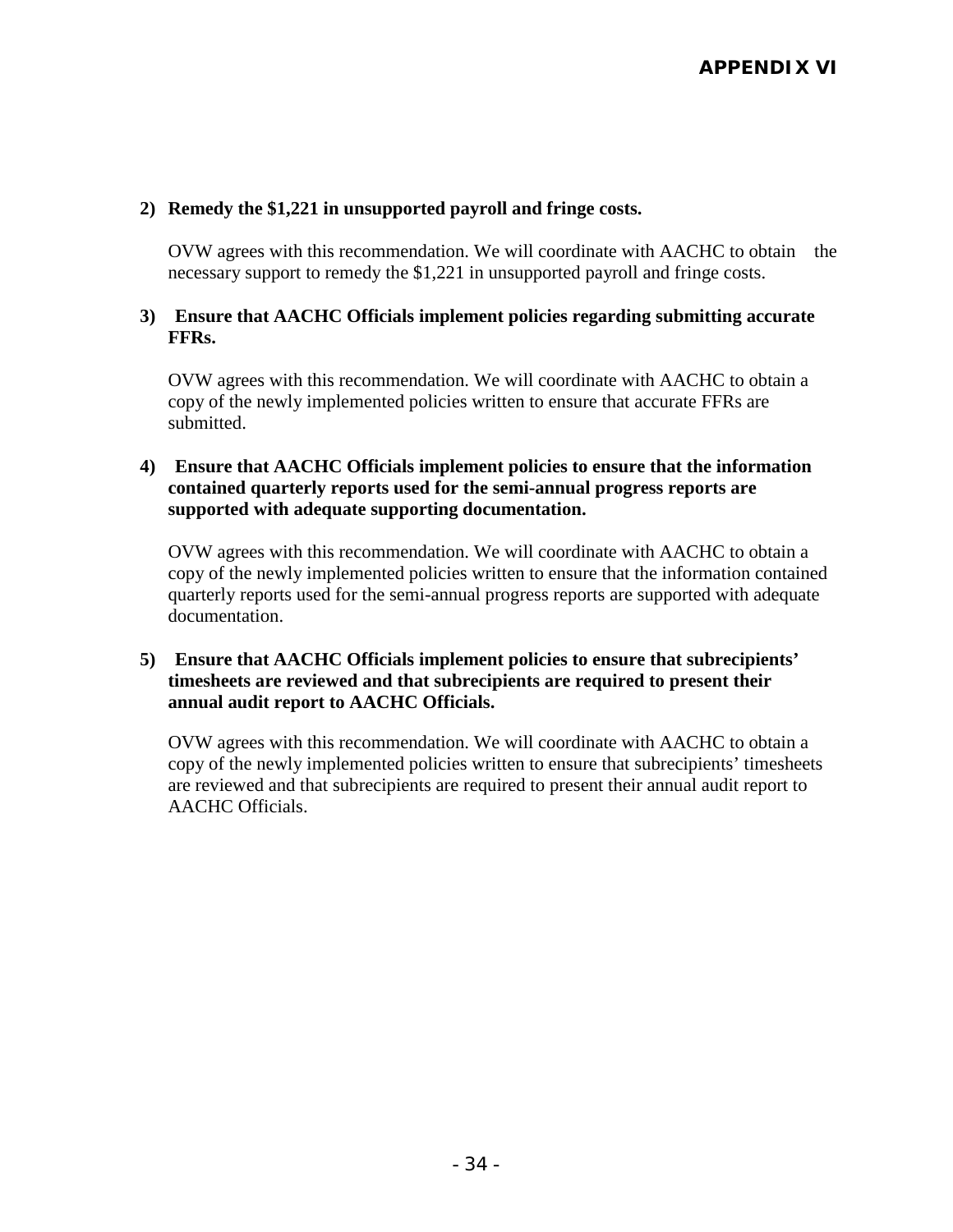### **APPENDIX VI**

We appreciate the opportunity to review and comment on the draft report. We will continue to work with AACHC to address the recommendations. If you have any questions or require additional information, please contact Rodney Samuels of my staff at (202) 514-9820.

cc: Richard Theis Assistance Director Audit Liaison Group Justice Management Division

> Kotora Padgett Accounting Officer Office on Violence Against Women

> Kara Moller Program Specialist Office on Violence Against Women

Jessica Yanow AACHC

Luke Payne Finance AACHC